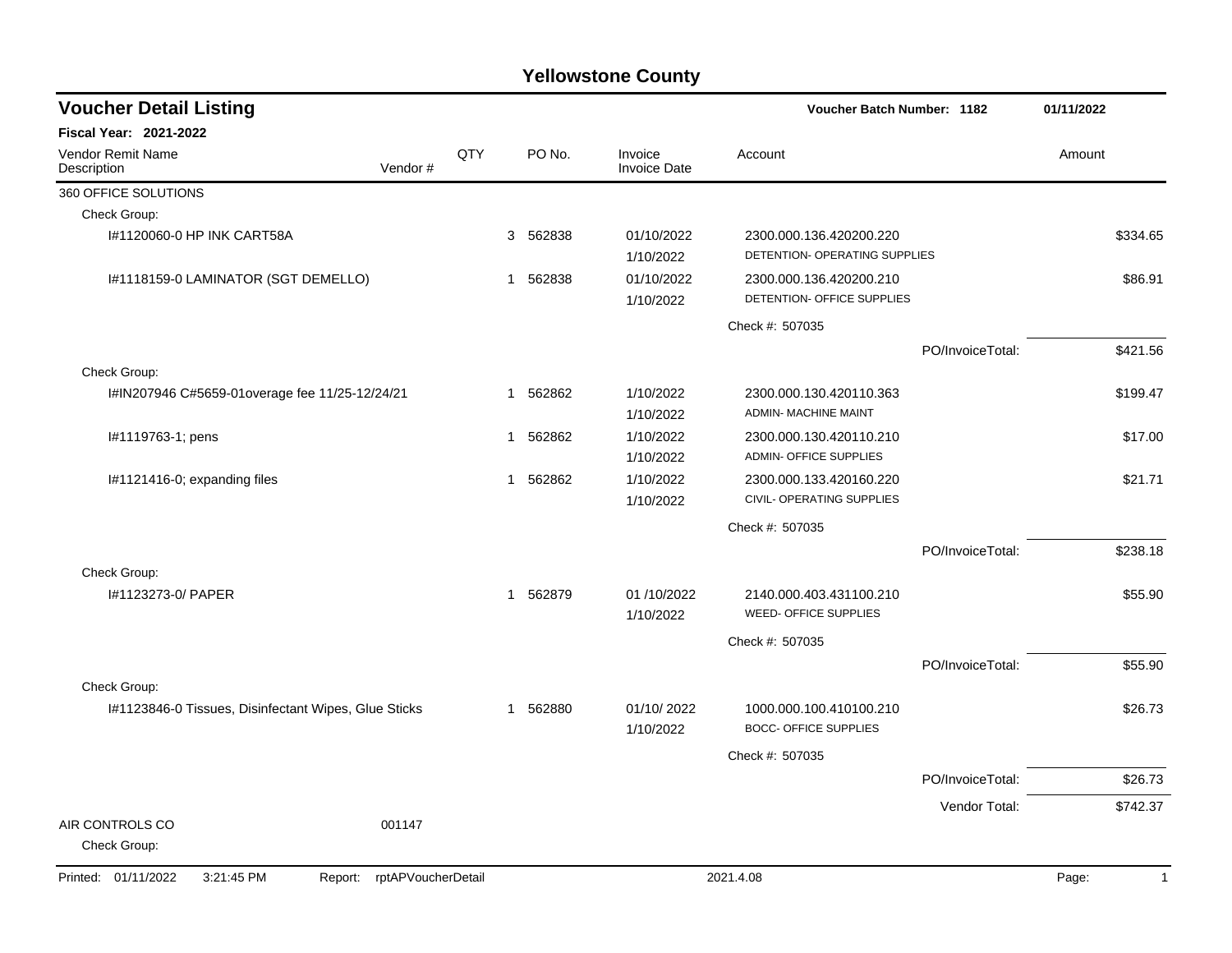|                                                         |                    |             |          | <b>Yellowstone County</b>      |                                                               |                         |
|---------------------------------------------------------|--------------------|-------------|----------|--------------------------------|---------------------------------------------------------------|-------------------------|
| <b>Voucher Detail Listing</b>                           |                    |             |          |                                | <b>Voucher Batch Number: 1182</b>                             | 01/11/2022              |
| Fiscal Year: 2021-2022                                  |                    |             |          |                                |                                                               |                         |
| Vendor Remit Name<br>Description                        | Vendor#            | QTY         | PO No.   | Invoice<br><b>Invoice Date</b> | Account                                                       | Amount                  |
| I# 14773 / Fix heat in detention                        |                    |             | 1 562826 | 01/10/2022<br>1/10/2022        | 2399.000.235.420250.360<br>YSC- REPAIRS & MAINT SERVICE       | \$153.75                |
| I# 14409 / Fix heat in detention                        |                    | $\mathbf 1$ | 562826   | 01/10/2022<br>1/10/2022        | 2399.000.235.420250.360<br>YSC- REPAIRS & MAINT SERVICE       | \$5,758.73              |
|                                                         |                    |             |          |                                | Check #: 507036                                               |                         |
|                                                         |                    |             |          |                                | PO/InvoiceTotal:                                              | \$5,912.48              |
|                                                         |                    |             |          |                                | Vendor Total:                                                 | \$5,912.48              |
| <b>ALLSTREAM</b><br>Check Group:                        |                    |             |          |                                |                                                               |                         |
| A#1300766 I#17980448 Miller Bldg Internet 1/1/22        |                    | -1          | 562823   | 01/10/2022<br>1/10/2022        | 1000.000.145.411200.345<br>FACILITIES- TELEPHONE & TECHNOLOGY | \$59.95                 |
| A#1300766 l#17980448 Basic Line 4062940024 1/1/22       |                    | 1           | 562823   | 01/10/2022<br>1/10/2022        | 1000.000.145.411200.345<br>FACILITIES- TELEPHONE & TECHNOLOGY | \$39.23                 |
| A#1300766 l#17980448 Taxes/Surcharges 11/1/22           |                    | 1           | 562823   | 01/10/2022<br>1/10/2022        | 1000.000.145.411200.345<br>FACILITIES- TELEPHONE & TECHNOLOGY | \$3.83                  |
| A#1300766 I#17980448 FCC/Fed, Asseesment Fees<br>1/1/22 |                    | -1          | 562823   | 01/10/2022                     | 1000.000.145.411200.345                                       | \$15.64                 |
|                                                         |                    |             |          | 1/10/2022                      | FACILITIES- TELEPHONE & TECHNOLOGY                            |                         |
|                                                         |                    |             |          |                                | Check #: 507037                                               |                         |
|                                                         |                    |             |          |                                | PO/InvoiceTotal:                                              | \$118.65                |
| ALTERNATIVES INC                                        | 001245             |             |          |                                | Vendor Total:                                                 | \$118.65                |
| Check Group:<br>I#20220102 CAM MONITORING               |                    | 716         | 562827   | 01/10/2022<br>1/10/2022        | 2300.000.136.420200.220<br>DETENTION- OPERATING SUPPLIES      | \$3,938.00              |
| I#20220102 REMOTE BREATH                                |                    | 177         | 562827   | 01/10/2022<br>1/10/2022        | 2300.000.136.420200.220<br>DETENTION- OPERATING SUPPLIES      | \$796.50                |
|                                                         |                    |             |          |                                | Check #: 507038                                               |                         |
|                                                         |                    |             |          |                                | PO/InvoiceTotal:                                              | \$4,734.50              |
|                                                         |                    |             |          |                                | Vendor Total:                                                 | \$4,734.50              |
| Printed: 01/11/2022<br>3:21:45 PM<br>Report:            | rptAPVoucherDetail |             |          |                                | 2021.4.08                                                     | Page:<br>$\overline{2}$ |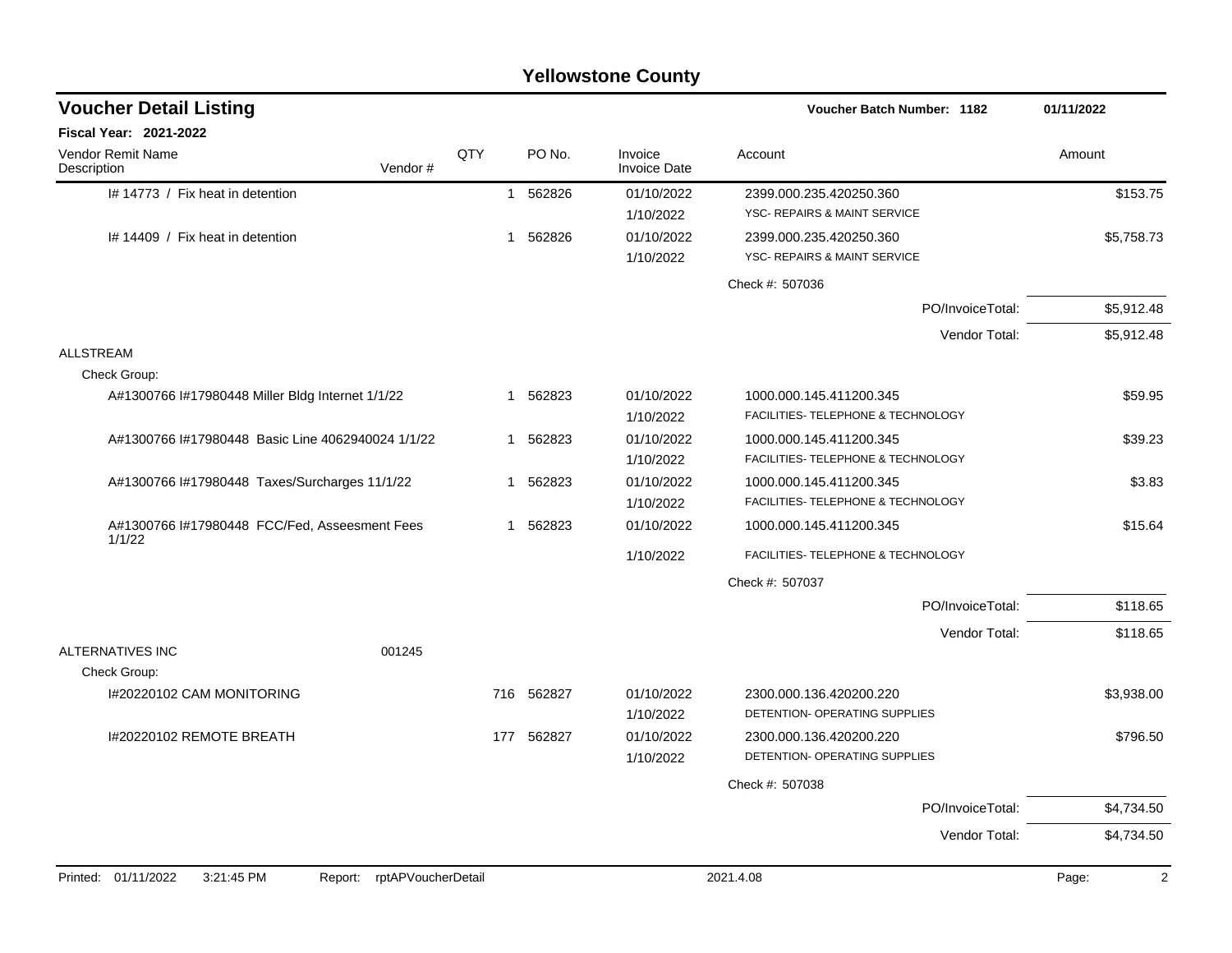| <b>Voucher Detail Listing</b>                    |                            |     |             |                                | Voucher Batch Number: 1182                             |                  | 01/11/2022 |
|--------------------------------------------------|----------------------------|-----|-------------|--------------------------------|--------------------------------------------------------|------------------|------------|
| Fiscal Year: 2021-2022                           |                            |     |             |                                |                                                        |                  |            |
| <b>Vendor Remit Name</b><br>Description          | Vendor#                    | QTY | PO No.      | Invoice<br><b>Invoice Date</b> | Account                                                |                  | Amount     |
| ANGEL LIND'S DAIRY INC                           |                            |     |             |                                |                                                        |                  |            |
| Check Group:                                     |                            |     |             |                                |                                                        |                  |            |
| I# 8013205 A# YOUTHS / Dairy                     |                            |     | 1 562837    | 01/10/2022<br>1/10/2022        | 2399.000.235.420250.223<br>YSC-FOOD                    |                  | \$123.20   |
|                                                  |                            |     |             |                                | Check #: 507039                                        |                  |            |
|                                                  |                            |     |             |                                |                                                        | PO/InvoiceTotal: | \$123.20   |
|                                                  |                            |     |             |                                |                                                        | Vendor Total:    | \$123.20   |
| ARCHIE COCHRANE MOTORS                           | 001410                     |     |             |                                |                                                        |                  |            |
| Check Group:                                     |                            |     |             |                                |                                                        |                  |            |
| I#798620/1; Car #33 tire repair                  |                            |     | 1 562852    | 01/10/2022<br>1/10/2022        | 2300.000.132.420150.361<br>PATROL- VEHICLE REPAIRS     |                  | \$16.50    |
| I#798952/1; Car #25 tire repair                  |                            |     | 562852<br>1 | 01/10/2022<br>1/10/2022        | 2300.000.132.420150.361<br>PATROL- VEHICLE REPAIRS     |                  | \$18.00    |
| I#798992/1; Car #124 tire repair                 |                            |     | 1 562852    | 01/10/2022<br>1/10/2022        | 2300.000.131.420140.361<br>DETECTIVES- VEHICLE REPAIRS |                  | \$18.00    |
|                                                  |                            |     |             |                                | Check #: 507040                                        |                  |            |
|                                                  |                            |     |             |                                |                                                        | PO/InvoiceTotal: | \$52.50    |
|                                                  |                            |     |             |                                |                                                        | Vendor Total:    | \$52.50    |
| <b>AUTO GLASS</b><br>Check Group:                |                            |     |             |                                |                                                        |                  |            |
| I#1092001; Car #78 windshield repair             |                            |     | 1 562867    | 01/10/2022<br>1/10/2022        | 2300.000.132.420150.361<br>PATROL- VEHICLE REPAIRS     |                  | \$35.00    |
|                                                  |                            |     |             |                                | Check #: 507041                                        |                  |            |
|                                                  |                            |     |             |                                |                                                        | PO/InvoiceTotal: | \$35.00    |
|                                                  |                            |     |             |                                |                                                        | Vendor Total:    | \$35.00    |
| <b>AUTOMATIC REAL ESTATE LLP</b><br>Check Group: |                            |     |             |                                |                                                        |                  |            |
| A#18478569; Car washes 12/21                     |                            | 39  | 562866      | 01/10/2022<br>1/10/2022        | 2300.000.132.420150.361<br>PATROL- VEHICLE REPAIRS     |                  | \$195.00   |
|                                                  |                            |     |             |                                | Check #: 507042                                        |                  |            |
| Printed: 01/11/2022<br>3:21:45 PM                | Report: rptAPVoucherDetail |     |             |                                | 2021.4.08                                              |                  | Page:<br>3 |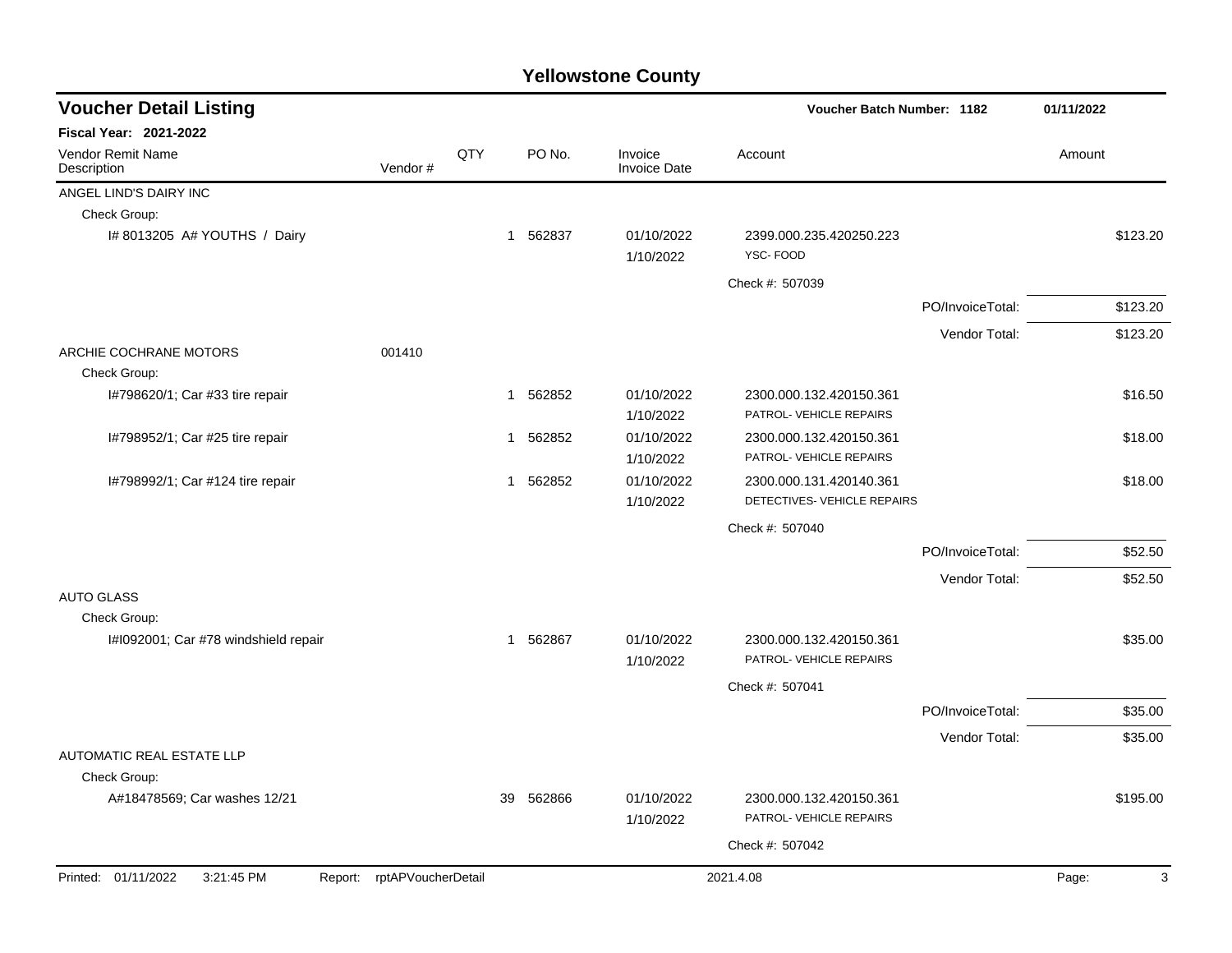| <b>Voucher Detail Listing</b>           |         |                  |          |                                | <b>Voucher Batch Number: 1182</b> | 01/11/2022 |
|-----------------------------------------|---------|------------------|----------|--------------------------------|-----------------------------------|------------|
| <b>Fiscal Year: 2021-2022</b>           |         |                  |          |                                |                                   |            |
| <b>Vendor Remit Name</b><br>Description | Vendor# | <b>QTY</b>       | PO No.   | Invoice<br><b>Invoice Date</b> | Account                           | Amount     |
|                                         |         |                  |          |                                | PO/InvoiceTotal:                  | \$195.00   |
|                                         |         |                  |          |                                | Vendor Total:                     | \$195.00   |
| <b>BARGREEN ELLINGSON INC</b>           | 046659  |                  |          |                                |                                   |            |
| Check Group:                            |         |                  |          |                                |                                   |            |
| 1#010200419 NITRILE GLOVES SZ XL        |         | 10               | 562834   | 01/10/2022                     | 2300.000.136.420200.220           | \$127.90   |
|                                         |         |                  |          | 1/10/2022                      | DETENTION- OPERATING SUPPLIES     |            |
| 1#010200419 NITRILE GLOVES SZ MD        |         | 30               | 562834   | 01/10/2022                     | 2300.000.136.420200.220           | \$391.50   |
|                                         |         |                  |          | 1/10/2022                      | DETENTION- OPERATING SUPPLIES     |            |
| 1#010200419 NITRILE GLOVES SZ LRG       |         | 30               | 562834   | 01/10/2022                     | 2300.000.136.420200.220           | \$473.70   |
|                                         |         |                  |          | 1/10/2022                      | DETENTION- OPERATING SUPPLIES     |            |
| 1#010174866 HAND SANITIZER              |         | 6                | 562834   | 01/10/2022                     | 2300.000.136.420200.220           | \$207.00   |
|                                         |         |                  |          | 1/10/2022                      | DETENTION- OPERATING SUPPLIES     |            |
| 1#010174053 45 GAL CNA LINER            |         | 5                | 562834   | 01/10/2022                     | 2300.000.136.420200.224           | \$220.95   |
|                                         |         |                  |          | 1/10/2022                      | DETENTION- JANITORIAL SUPPLIES    |            |
| 1#010174054 TOILET PAPER                |         | 15               | 562834   | 01/10/2022                     | 2300.000.136.420200.220           | \$673.20   |
|                                         |         |                  |          | 1/10/2022                      | DETENTION- OPERATING SUPPLIES     |            |
| 1#01074054 WHT COCKTAIL NAPKINS         |         | 8                | 562834   | 01/10/2022                     | 2300.000.136.420200.220           | \$144.00   |
|                                         |         |                  |          | 1/10/2022                      | DETENTION- OPERATING SUPPLIES     |            |
| 1#01074054 MULTI SURF CLEANER           |         |                  | 2 562834 | 01/10/2022                     | 2300.000.136.420200.224           | \$212.92   |
|                                         |         |                  |          | 1/10/2022                      | DETENTION- JANITORIAL SUPPLIES    |            |
| 1#01074054 TUB AND TILE CLEANER         |         |                  | 2 562834 | 01/10/2022                     | 2300.000.136.420200.224           | \$175.44   |
|                                         |         |                  |          | 1/10/2022                      | DETENTION- JANITORIAL SUPPLIES    |            |
| 1#01074054KRAFT BAGS                    |         |                  | 4 562834 | 01/10/2022                     | 2300.000.136.420200.220           | \$311.20   |
|                                         |         |                  |          | 1/10/2022                      | DETENTION- OPERATING SUPPLIES     |            |
| 1#01074054 MULTI SURF WIPES             |         | 34               | 562834   | 01/10/2022                     | 2300.000.136.420200.224           | \$236.30   |
|                                         |         |                  |          | 1/10/2022                      | DETENTION- JANITORIAL SUPPLIES    |            |
| 1#01074054 TOILET SEAT COVER            |         | 12 <sup>12</sup> | 562834   | 01/10/2022                     | 2300.000.136.420200.220           | \$21.72    |
|                                         |         |                  |          | 1/10/2022                      | DETENTION- OPERATING SUPPLIES     |            |
|                                         |         |                  |          |                                |                                   |            |
|                                         |         |                  |          |                                | Check #: 507043                   |            |
|                                         |         |                  |          |                                | PO/InvoiceTotal:                  | \$3,195.83 |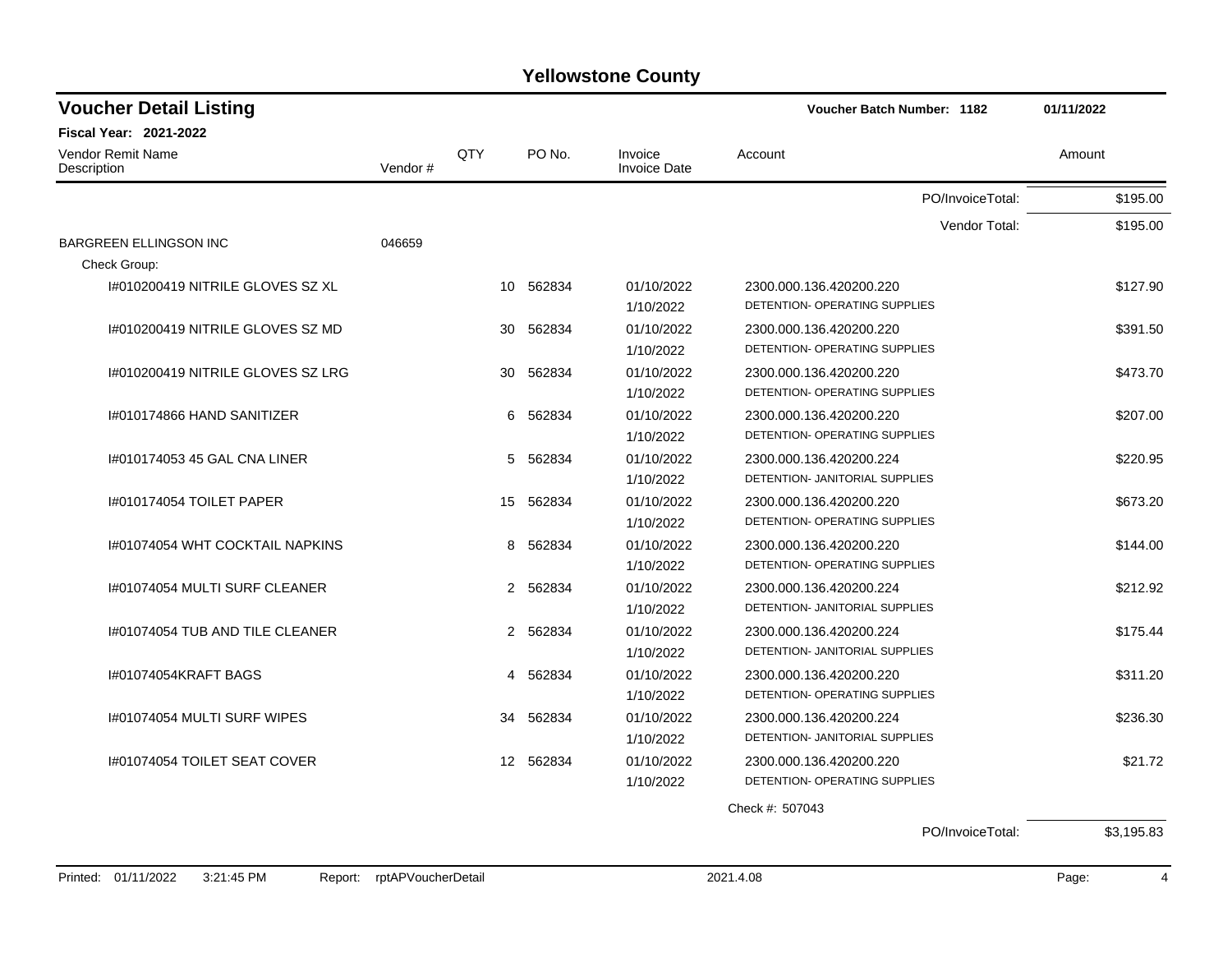| <b>Voucher Detail Listing</b>                        |                            |     |                       |                                | Voucher Batch Number: 1182                                 |                  | 01/11/2022  |
|------------------------------------------------------|----------------------------|-----|-----------------------|--------------------------------|------------------------------------------------------------|------------------|-------------|
| <b>Fiscal Year: 2021-2022</b>                        |                            |     |                       |                                |                                                            |                  |             |
| <b>Vendor Remit Name</b><br>Description              | Vendor#                    | QTY | PO No.                | Invoice<br><b>Invoice Date</b> | Account                                                    |                  | Amount      |
|                                                      |                            |     |                       |                                |                                                            | Vendor Total:    | \$3,195.83  |
| <b>BELBACK, CHRIS</b>                                |                            |     |                       |                                |                                                            |                  |             |
| Check Group:                                         |                            |     |                       |                                |                                                            |                  |             |
| DC 20-1174 COP on 05.26.21 Transcript                |                            |     | 1 562883              | 01/10/2022<br>1/10/2022        | 2301.000.122.411100.202<br>ATTORNEY- EXPENSE OF INVEST     |                  | \$6.00      |
| DC 20-1174 COP on 05.26.21 Transcript - Defense Copy |                            |     | 1 562883              | 01/10/2022<br>1/10/2022        | 2301.000.122.411100.202<br>ATTORNEY- EXPENSE OF INVEST     |                  | \$3.00      |
|                                                      |                            |     |                       |                                | Check #: 507044                                            |                  |             |
|                                                      |                            |     |                       |                                |                                                            | PO/InvoiceTotal: | \$9.00      |
|                                                      |                            |     |                       |                                |                                                            | Vendor Total:    | \$9.00      |
| BLUE KNIGHT SECURITY LLC                             |                            |     |                       |                                |                                                            |                  |             |
| Check Group:                                         |                            |     |                       |                                |                                                            |                  |             |
| I#2638; Transport from Elko, NV to YCDF (Christian)  |                            |     | 1 562868              | 01/10/2022<br>1/10/2022        | 2300.000.136.420200.310<br>DETENTION- PRISONER TRANSPORT   |                  | \$1,825.00  |
|                                                      |                            |     |                       |                                | Check #: 507045                                            |                  |             |
|                                                      |                            |     |                       |                                |                                                            | PO/InvoiceTotal: | \$1,825.00  |
|                                                      |                            |     |                       |                                |                                                            | Vendor Total:    | \$1,825.00  |
| <b>BOB SMITH LINCOLN MERCURY</b><br>Check Group:     | 001980                     |     |                       |                                |                                                            |                  |             |
| I#6058038/1; Car #24 radiator repair                 |                            |     | 1 562853              | 01/10/2022<br>1/10/2022        | 2300.000.132.420150.361<br>PATROL- VEHICLE REPAIRS         |                  | \$296.32    |
|                                                      |                            |     |                       |                                | Check #: 507046                                            |                  |             |
|                                                      |                            |     |                       |                                |                                                            | PO/InvoiceTotal: | \$296.32    |
|                                                      |                            |     |                       |                                |                                                            | Vendor Total:    | \$296.32    |
| <b>BRIGHT N' BEAUTIFUL</b>                           | 020237                     |     |                       |                                |                                                            |                  |             |
| Check Group:                                         |                            |     |                       |                                |                                                            |                  |             |
| I#222 ANNUAL SUPPORT 1/7/22                          |                            |     | 562875<br>$\mathbf 1$ | 01/10/2022<br>1/10/2022        | 5410.000.427.430800.397<br>REFUSE- FIXED CONTRACT SERVICES |                  | \$15,000.00 |
|                                                      |                            |     |                       |                                | Check #: 507047                                            |                  |             |
|                                                      |                            |     |                       |                                |                                                            | PO/InvoiceTotal: | \$15,000.00 |
| Printed: 01/11/2022<br>3:21:45 PM                    | Report: rptAPVoucherDetail |     |                       |                                | 2021.4.08                                                  |                  | 5<br>Page:  |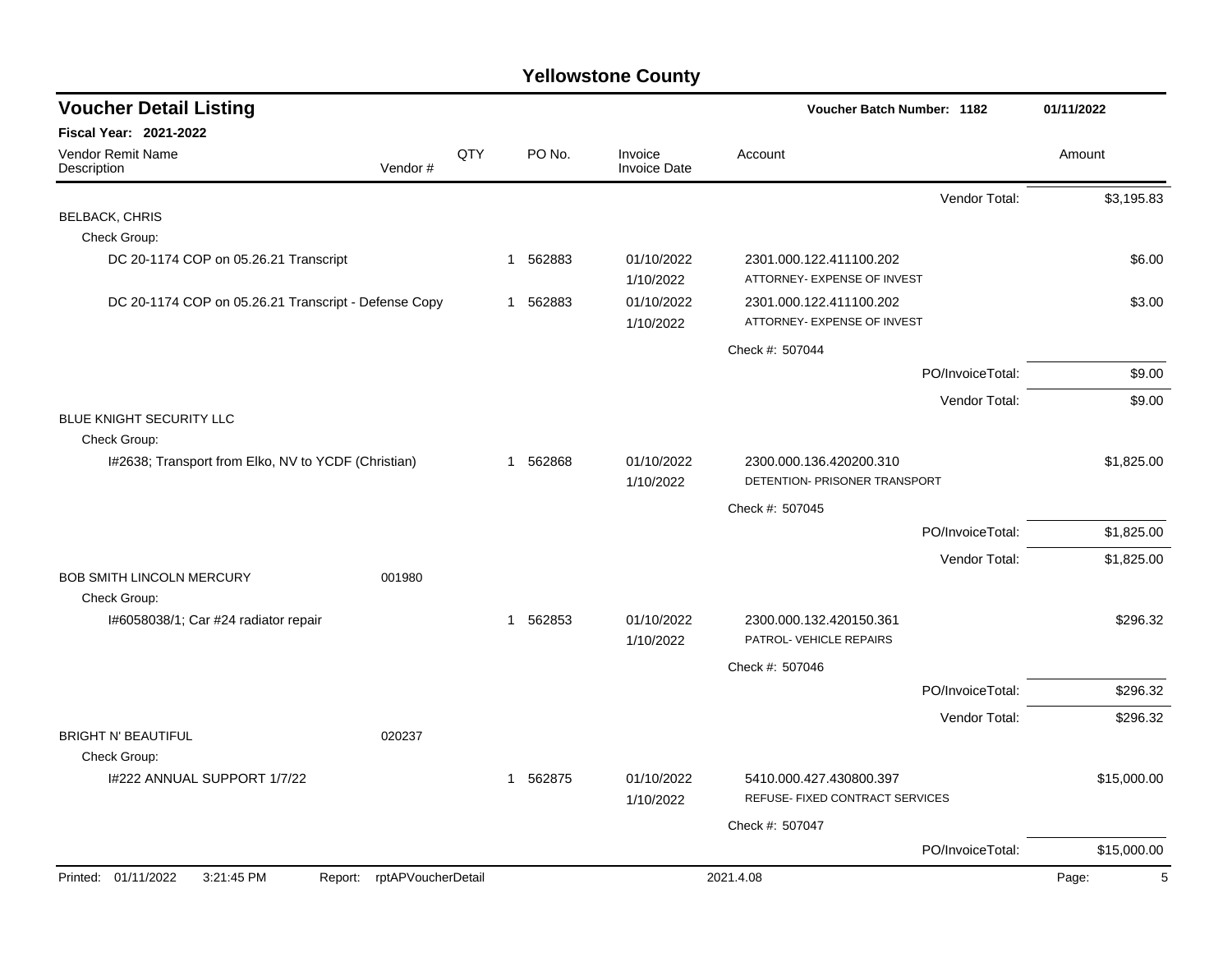| <b>Voucher Detail Listing</b>            |         |              |          | <b>Voucher Batch Number: 1182</b> |                                    | 01/11/2022       |             |
|------------------------------------------|---------|--------------|----------|-----------------------------------|------------------------------------|------------------|-------------|
| <b>Fiscal Year: 2021-2022</b>            |         |              |          |                                   |                                    |                  |             |
| Vendor Remit Name<br>Description         | Vendor# | QTY          | PO No.   | Invoice<br>Invoice Date           | Account                            |                  | Amount      |
|                                          |         |              |          |                                   |                                    | Vendor Total:    | \$15,000.00 |
| <b>DETENTION FACILITY</b>                | 035777  |              |          |                                   |                                    |                  |             |
| Check Group:                             |         |              |          |                                   |                                    |                  |             |
| 12/18/21 MEASURING WHEEL                 |         | $\mathbf{1}$ | 562831   | 01/10/2022                        | 2300.000.136.420200.220            |                  | \$59.83     |
|                                          |         |              |          | 1/10/2022                         | DETENTION- OPERATING SUPPLIES      |                  |             |
| 12/7/21 BLACK DYE FOR DUTY BELTS         |         | $\mathbf 1$  | 562831   | 01/10/2022                        | 2300.000.136.420200.229            |                  | \$14.80     |
|                                          |         |              |          | 1/10/2022                         | DETENTION- CLOTHING/UNIFORM STAFF  |                  |             |
| 8/20/21 HOLLOW PUNCH SET                 |         | 1            | 562831   | 01/10/2022                        | 2300.000.136.420200.229            |                  | \$8.99      |
|                                          |         |              |          | 1/10/2022                         | DETENTION- CLOTHING/UNIFORM STAFF  |                  |             |
| 11/5/21 PICTURE FRAMES FOR AWARDS        |         |              | 1 562831 | 01/10/2022                        | 2300.000.136.420200.220            |                  | \$30.00     |
|                                          |         |              |          | 1/10/2022                         | DETENTION- OPERATING SUPPLIES      |                  |             |
| 12/4/21 16GA WHT ELECT CORD EYELET PLIER |         |              | 1 562831 | 01/10/2022                        | 2300.000.136.420200.220            |                  | \$16.14     |
|                                          |         |              |          | 1/10/2022                         | DETENTION- OPERATING SUPPLIES      |                  |             |
| 12/30/21 MENTAL HEALTH RADIOS            |         | -1           | 562831   | 01/10/2022                        | 2300.000.136.420200.351            |                  | \$40.62     |
|                                          |         |              |          | 1/10/2022                         | DETENTION- MEDICAL/DENTAL SUPPLIES |                  |             |
| 12/2221 PUZZELS FOR EAST UNIT            |         |              | 1 562831 | 01/10/2022                        | 2300.000.136.420200.220            |                  | \$26.00     |
|                                          |         |              |          | 1/10/2022                         | DETENTION- OPERATING SUPPLIES      |                  |             |
|                                          |         |              |          |                                   | Check #: 507048                    |                  |             |
|                                          |         |              |          |                                   |                                    | PO/InvoiceTotal: | \$196.38    |
|                                          |         |              |          |                                   |                                    | Vendor Total:    | \$196.38    |
| DUNN, SEAN                               |         |              |          |                                   |                                    |                  |             |
| Check Group:                             |         |              |          |                                   |                                    |                  |             |
| December 2021 Mileage                    |         |              | 1 562835 | 01/10/2022                        | 2399.000.235.420250.370            |                  | \$52.64     |
|                                          |         |              |          | 1/10/2022                         | <b>YSC-TRAVEL</b>                  |                  |             |
|                                          |         |              |          |                                   | Check #: 507049                    |                  |             |
|                                          |         |              |          |                                   |                                    | PO/InvoiceTotal: | \$52.64     |
|                                          |         |              |          |                                   |                                    | Vendor Total:    | \$52.64     |
| E & JK ENTERPRISES INC                   |         |              |          |                                   |                                    |                  |             |

Check Group: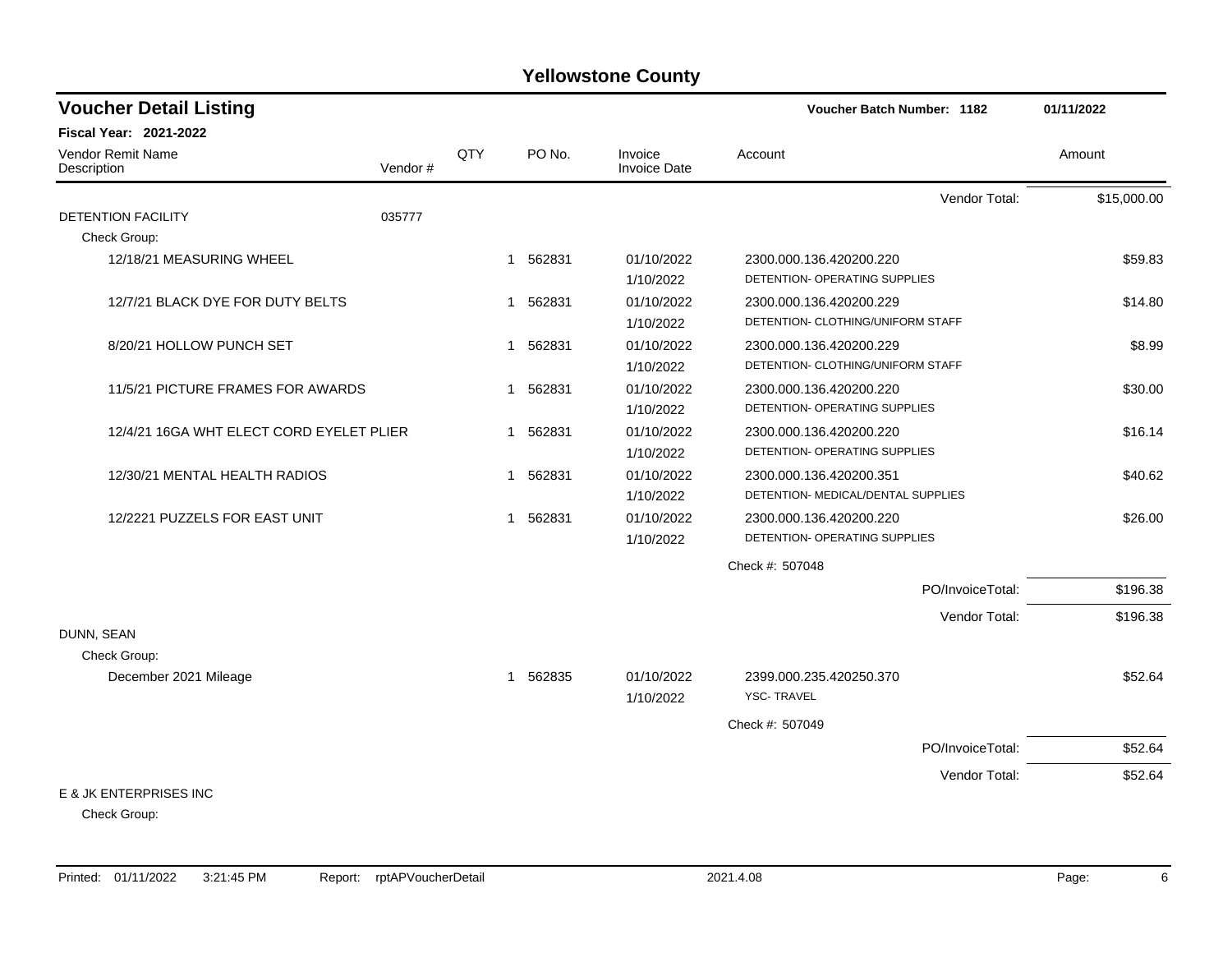|                                              |                    |     |             | <b>Yellowstone County</b>      |                                              |                  |                         |
|----------------------------------------------|--------------------|-----|-------------|--------------------------------|----------------------------------------------|------------------|-------------------------|
| <b>Voucher Detail Listing</b>                |                    |     |             |                                | Voucher Batch Number: 1182                   |                  | 01/11/2022              |
| Fiscal Year: 2021-2022                       |                    |     |             |                                |                                              |                  |                         |
| Vendor Remit Name<br>Description             | Vendor#            | QTY | PO No.      | Invoice<br><b>Invoice Date</b> | Account                                      |                  | Amount                  |
| I#Q614088 DEC DEPOSIT PICK UP                |                    |     | 562836<br>1 | 01/10/2022                     | 1000.000.113.410540.398                      |                  | \$308.00                |
|                                              |                    |     |             | 1/10/2022                      | TREASURER-VARIABLE CONTRACT SERVICE          |                  |                         |
|                                              |                    |     |             |                                | Check #: 507050                              |                  |                         |
|                                              |                    |     |             |                                |                                              | PO/InvoiceTotal: | \$308.00                |
|                                              |                    |     |             |                                |                                              | Vendor Total:    | \$308.00                |
| FLEX FAMILY HEALTH PLLC<br>Check Group:      |                    |     |             |                                |                                              |                  |                         |
| I# 1378 / November 2021 Medical Services     |                    |     | 1 562842    | 01/10/2022                     | 2399.000.235.420250.356                      |                  | \$750.00                |
|                                              |                    |     |             | 1/10/2022                      | YSC-MEDICAL/OTHER                            |                  |                         |
| I# 1392 / December 2021 Medical Services     |                    |     | 562842<br>1 | 01/10/2022                     | 2399.000.235.420250.356                      |                  | \$750.00                |
|                                              |                    |     |             | 1/10/2022                      | YSC-MEDICAL/OTHER                            |                  |                         |
| I# 1382 / Medical Services                   |                    |     | 1 562842    | 01/10/2022<br>1/10/2022        | 2399.000.235.420250.356<br>YSC-MEDICAL/OTHER |                  | \$500.00                |
|                                              |                    |     |             |                                | Check #: 507051                              |                  |                         |
|                                              |                    |     |             |                                |                                              | PO/InvoiceTotal: | \$2,000.00              |
|                                              |                    |     |             |                                |                                              | Vendor Total:    | \$2,000.00              |
| <b>GUARDIAN TAX MT LLC</b>                   |                    |     |             |                                |                                              |                  |                         |
| Check Group:                                 |                    |     |             |                                |                                              |                  |                         |
| A15671 REDEMPTION 369                        |                    |     | 1 562839    | 01/10/2022                     | 7150.000.000.021250.000                      |                  | \$5,283.14              |
|                                              |                    |     |             | 1/10/2022                      | REDEMPTION DUE TO OTHERS                     |                  |                         |
|                                              |                    |     |             |                                | Check #: 507052                              |                  |                         |
|                                              |                    |     |             |                                |                                              | PO/InvoiceTotal: | \$5,283.14              |
| HANSER'S WRECKER COMPANY                     |                    |     |             |                                |                                              | Vendor Total:    | \$5,283.14              |
| Check Group:                                 |                    |     |             |                                |                                              |                  |                         |
| I#BIL16287; tow fees 21-729363               |                    |     | 1 562859    | 01/10/2022                     | 2300.000.131.420140.202                      |                  | \$125.00                |
|                                              |                    |     |             | 1/10/2022                      | DETECTIVES- EXPENSE OF INVEST                |                  |                         |
| I#BIL15917; Car #170 tow fee                 |                    |     | 1 562859    | 01/10/2022                     | 2300.000.137.440600.361                      |                  | \$65.00                 |
|                                              |                    |     |             | 1/10/2022                      | ANIMAL CONTROL- VEHICLE REPAIRS              |                  |                         |
|                                              |                    |     |             |                                | Check #: 507053                              |                  |                         |
| Printed: 01/11/2022<br>3:21:45 PM<br>Report: | rptAPVoucherDetail |     |             |                                | 2021.4.08                                    |                  | Page:<br>$\overline{7}$ |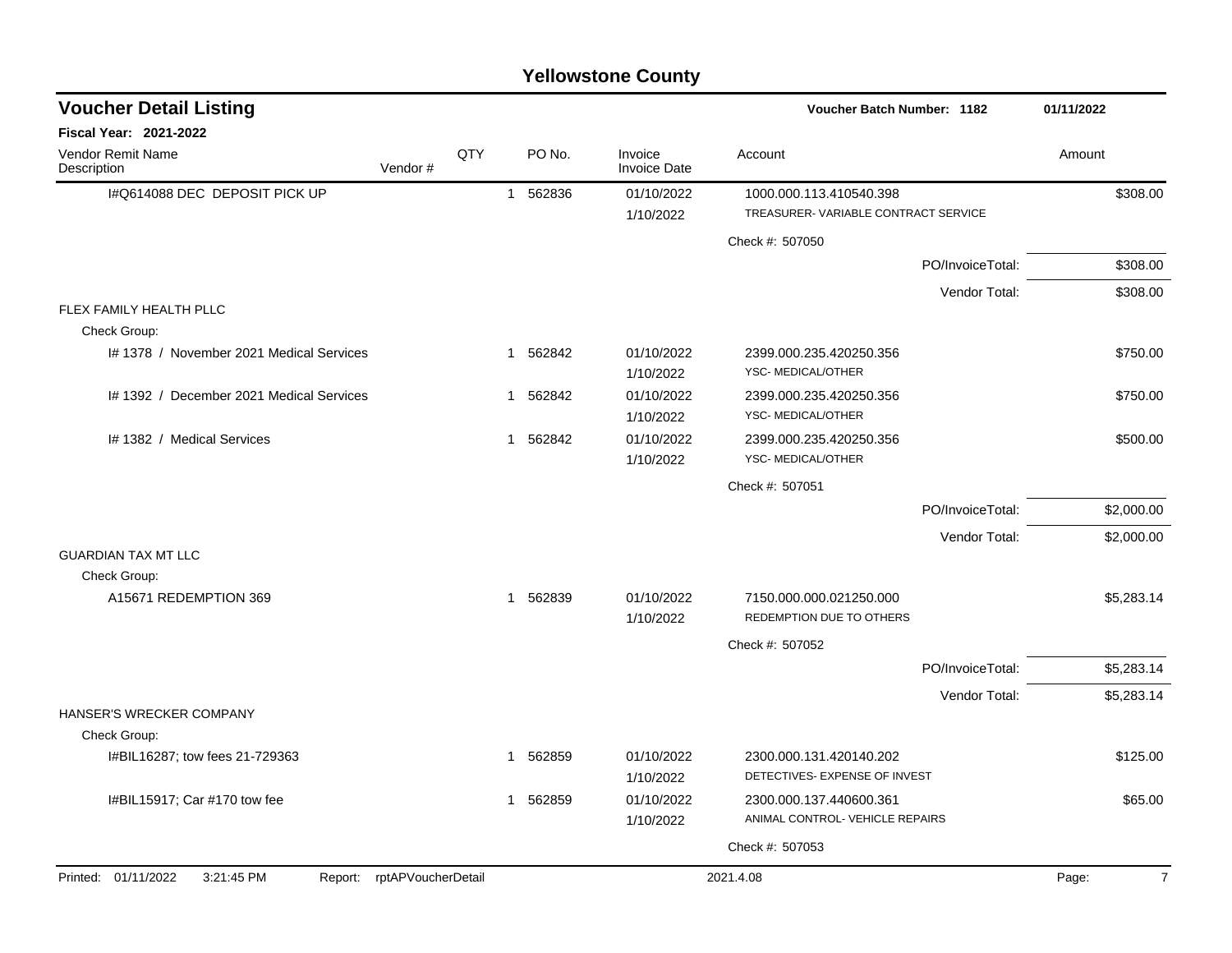| <b>Voucher Detail Listing</b>                                                                                |  |     |                        |                                | <b>Voucher Batch Number: 1182</b>                     |                  | 01/11/2022       |
|--------------------------------------------------------------------------------------------------------------|--|-----|------------------------|--------------------------------|-------------------------------------------------------|------------------|------------------|
| <b>Fiscal Year: 2021-2022</b>                                                                                |  |     |                        |                                |                                                       |                  |                  |
| <b>Vendor Remit Name</b><br>Vendor#<br>Description                                                           |  | QTY | PO No.                 | Invoice<br><b>Invoice Date</b> | Account                                               |                  | Amount           |
|                                                                                                              |  |     |                        |                                |                                                       | PO/InvoiceTotal: | \$190.00         |
|                                                                                                              |  |     |                        |                                |                                                       | Vendor Total:    | \$190.00         |
| <b>HOLIDAY COMPANIES</b><br>003465<br>Check Group: S                                                         |  |     |                        |                                |                                                       |                  |                  |
| A#1400024784975; Dec 2021 - Dets                                                                             |  | 1   | 562851                 | 01/10/2022<br>1/10/2022        | 2300.000.131.420140.231<br>DETECTIVES- GAS/OIL/GREASE |                  | \$93.59          |
| A#1400024784975; Dec 2021 - Dets                                                                             |  | 1   | 562851                 | 01/10/2022<br>1/10/2022        | 2300.000.131.420140.231<br>DETECTIVES- GAS/OIL/GREASE |                  | (\$5.62)         |
|                                                                                                              |  |     |                        |                                | Check #: 507054                                       |                  |                  |
|                                                                                                              |  |     |                        |                                |                                                       | PO/InvoiceTotal: | \$87.97          |
|                                                                                                              |  |     |                        |                                |                                                       | Vendor Total:    | \$87.97          |
| INDUSTRIAL COMMUNICATIONS & ELECTRONICS<br>003555<br>Check Group:                                            |  |     |                        |                                |                                                       |                  |                  |
| I#142420; radio adaptor, mag mt                                                                              |  |     | 562854<br>$\mathbf{1}$ | 01/10/2022<br>1/10/2022        | 2300.000.135.420180.316<br>MISC- RADIO MAINT          |                  | \$58.50          |
|                                                                                                              |  |     |                        |                                | Check #: 507055                                       |                  |                  |
|                                                                                                              |  |     |                        |                                |                                                       | PO/InvoiceTotal: | \$58.50          |
|                                                                                                              |  |     |                        |                                |                                                       | Vendor Total:    | \$58.50          |
| LAUREL CHAMBER OF COMMERCE<br>046687<br>Check Group:                                                         |  |     |                        |                                |                                                       |                  |                  |
| I#3498 Laurel Chamber Yearly Membership Dues                                                                 |  | 1   | 562833                 | 01/10/2022<br>1/10/2022        | 1000.000.100.410100.330<br>BOCC- MEMBERSHIP & DUES    |                  | \$160.00         |
|                                                                                                              |  |     |                        |                                | Check #: 507056                                       |                  |                  |
|                                                                                                              |  |     |                        |                                |                                                       | PO/InvoiceTotal: | \$160.00         |
|                                                                                                              |  |     |                        |                                |                                                       | Vendor Total:    | \$160.00         |
| LUNDBERG & ASSOCIATES P.C.                                                                                   |  |     |                        |                                |                                                       |                  |                  |
| Check Group:                                                                                                 |  |     |                        |                                |                                                       |                  |                  |
| Writ DV 21 0742<br>#21003206 Apex Bank v. Stella-Estevez Ck. #1407728 -<br>Advanced Care Hospital A101-98173 |  |     | 562872<br>1            | 01/10/2022                     | 7151.000.000.021250.000                               |                  | \$3,901.55       |
|                                                                                                              |  |     |                        | 1/10/2022                      | SHERIFF WRITS & NOTICES DUE TO OTHERS                 |                  |                  |
| 3:21:45 PM<br>Report: rptAPVoucherDetail<br>Printed: 01/11/2022                                              |  |     |                        |                                | 2021.4.08                                             |                  | $\,8\,$<br>Page: |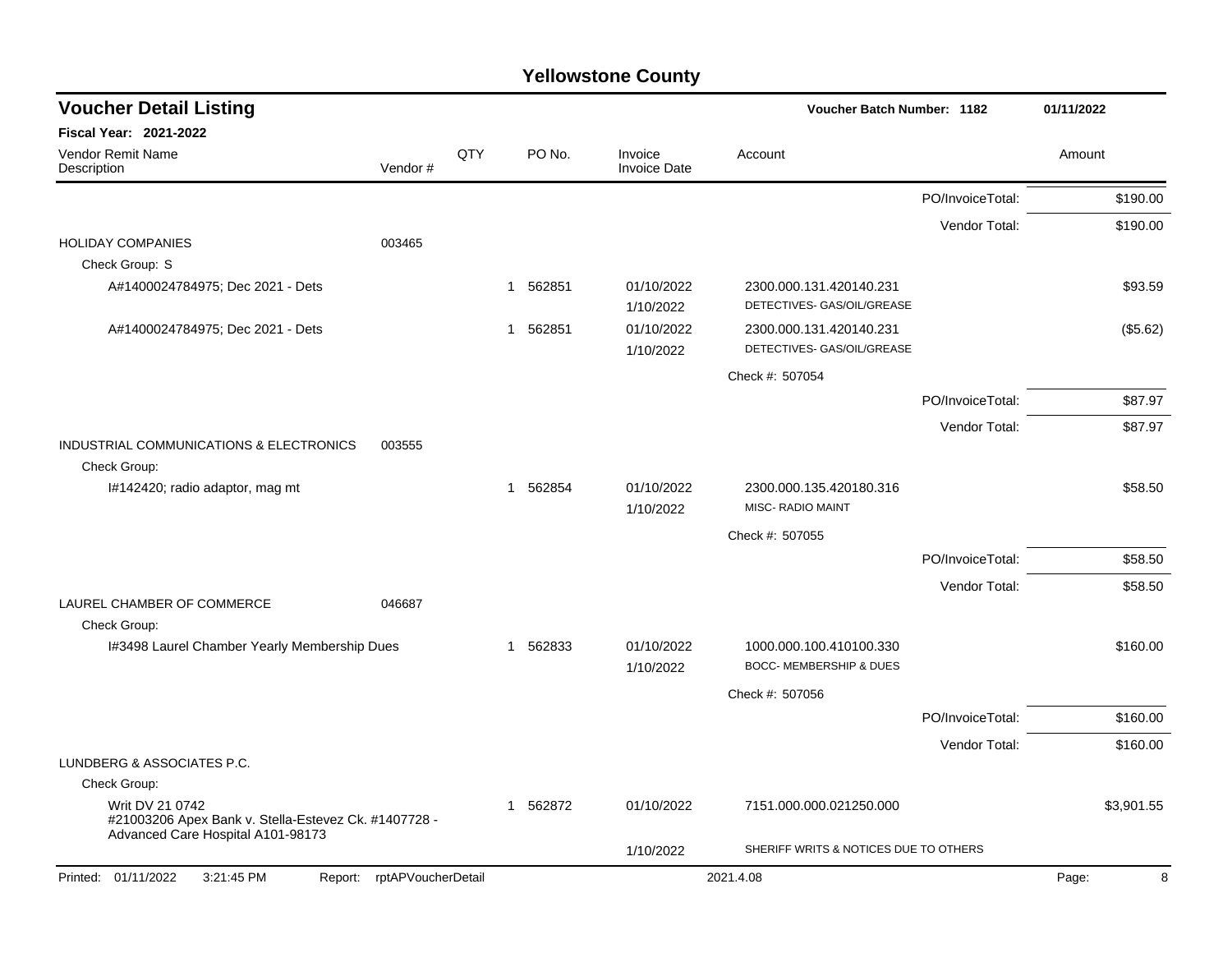| <b>Voucher Detail Listing</b>     |                                                  |         |     |             | 01/11/2022                     |                                         |                  |            |
|-----------------------------------|--------------------------------------------------|---------|-----|-------------|--------------------------------|-----------------------------------------|------------------|------------|
| <b>Fiscal Year: 2021-2022</b>     |                                                  |         |     |             |                                |                                         |                  |            |
| Vendor Remit Name<br>Description  |                                                  | Vendor# | QTY | PO No.      | Invoice<br><b>Invoice Date</b> | Account                                 |                  | Amount     |
|                                   |                                                  |         |     |             |                                | Check #: 507057                         |                  |            |
|                                   |                                                  |         |     |             |                                |                                         | PO/InvoiceTotal: | \$3,901.55 |
|                                   |                                                  |         |     |             |                                |                                         | Vendor Total:    | \$3,901.55 |
| <b>MAILING TECHNICAL SERVICES</b> |                                                  | 044983  |     |             |                                |                                         |                  |            |
| Check Group:                      |                                                  |         |     |             |                                |                                         |                  |            |
|                                   | #124089 POSTAGE 12/27-31/21                      |         |     | 1 562881    | 01/10/2022<br>1/10/2022        | 1000.000.199.411800.311<br>MISC-POSTAGE |                  | \$3,094.00 |
|                                   |                                                  |         |     |             |                                | Check #: 507058                         |                  |            |
|                                   |                                                  |         |     |             |                                |                                         | PO/InvoiceTotal: | \$3,094.00 |
|                                   |                                                  |         |     |             |                                |                                         | Vendor Total:    | \$3,094.00 |
| MASTERCARD J MARTIN               |                                                  |         |     |             |                                |                                         |                  |            |
| Check Group: J MARTIN             |                                                  |         |     |             |                                |                                         |                  |            |
|                                   | A#3226; I#114731422. PayPal fee.                 |         |     | 562864<br>1 | 01/10/2022                     | 2393.000.102.410950.368                 |                  | \$30.00    |
| P-Card Payee:                     | MASTERCARD                                       |         |     |             | 1/10/2022                      | RECORDS PRES- SOFTWARE/HARDWARE MAINT   |                  |            |
| amazon.com                        | A#3226; 2 wireless keyboard/mouse combos 12/1/21 |         |     | 1 562864    | 01/10/2022                     | 1000.000.102.410940.210                 |                  | \$56.56    |
| <b>P-Card Payee:</b>              | MASTERCARD                                       |         |     |             | 1/10/2022                      | CLERK & REC- OFFICE SUPPLIES            |                  |            |
|                                   |                                                  |         |     |             |                                | Check #: 507084                         |                  |            |
|                                   |                                                  |         |     |             |                                |                                         | PO/InvoiceTotal: | \$86.56    |
|                                   |                                                  |         |     |             |                                |                                         | Vendor Total:    | \$86.56    |
| MASTERCARD KC WILLIAMS            |                                                  |         |     |             |                                |                                         |                  |            |
| Check Group: KC WILLIAMS          |                                                  |         |     |             |                                |                                         |                  |            |
| 12/3/21                           | A#1232 MAZEVO COFFEE ICS-300 14 STUDENTS         |         |     | 1 562822    | 01/10/2022                     | 1000.000.124.420600.210                 |                  | \$18.88    |
| P-Card Payee:                     | MASTERCARD                                       |         |     |             | 1/10/2022                      | DES- OFFICE SUPPLIES                    |                  |            |
|                                   | A#1232 FUEL 12/7, 12/13, 12/14, 12/21/21         |         |     | 562822<br>1 | 01/10/2022                     | 1000.000.124.420600.231                 |                  | \$254.04   |
| P-Card Payee:                     | MASTERCARD                                       |         |     |             | 1/10/2022                      | DES- GAS/OIL/GREASE                     |                  |            |
| 12/13/21 K.W.                     | A#1232 HOTEL LARGE COUNTY DES MEETING, BUTTE     |         |     | 1 562822    | 01/10/2022                     | 1000.000.124.420600.370                 |                  | \$122.33   |
| P-Card Payee:                     | MASTERCARD                                       |         |     |             | 1/10/2022                      | <b>DES-TRAVEL</b>                       |                  |            |
|                                   |                                                  |         |     |             |                                | Check #: 507085                         |                  |            |
|                                   |                                                  |         |     |             |                                |                                         |                  |            |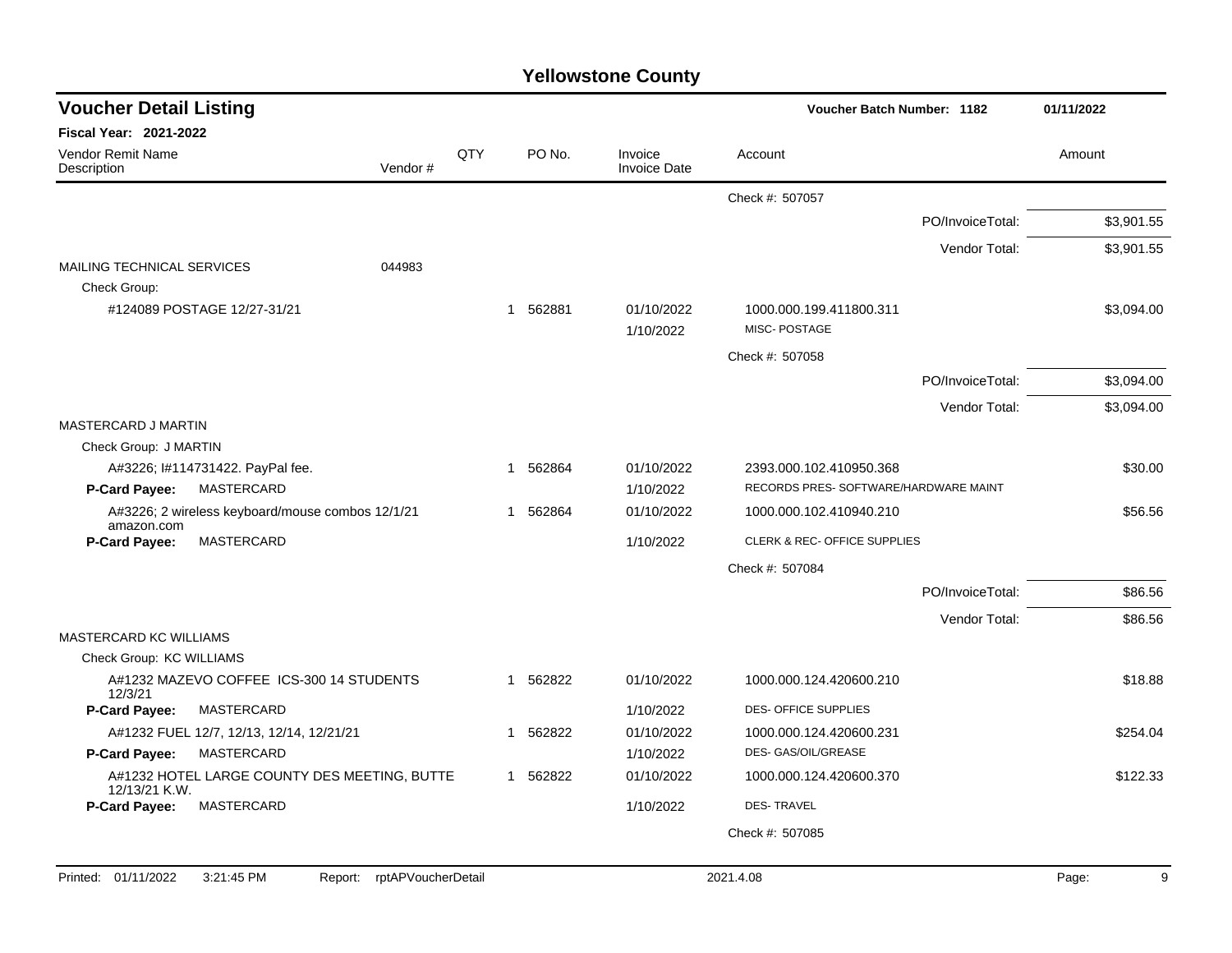| <b>Voucher Detail Listing</b>                                           |     |   |          |                                | Voucher Batch Number: 1182      |                  | 01/11/2022 |
|-------------------------------------------------------------------------|-----|---|----------|--------------------------------|---------------------------------|------------------|------------|
| <b>Fiscal Year: 2021-2022</b>                                           |     |   |          |                                |                                 |                  |            |
| Vendor Remit Name<br>Description<br>Vendor#                             | QTY |   | PO No.   | Invoice<br><b>Invoice Date</b> | Account                         |                  | Amount     |
|                                                                         |     |   |          |                                |                                 | PO/InvoiceTotal: | \$395.25   |
|                                                                         |     |   |          |                                |                                 | Vendor Total:    | \$395.25   |
| MASTERCARD MOTOR POOL<br>045773                                         |     |   |          |                                |                                 |                  |            |
| Check Group: MOTORPOOL 1                                                |     |   |          |                                |                                 |                  |            |
| A#3105 FUEL 11/23/21                                                    |     |   | 1 562819 | 01/10/2022                     | 1000.000.199.411800.231         |                  | \$36.68    |
| P-Card Payee:<br>MASTERCARD                                             |     |   |          | 1/10/2022                      | MISC- GAS/OIL/GREASE            |                  |            |
| A#3105 FUEL REBATE                                                      |     | 1 | 562819   | 01/10/2022                     | 1000.000.199.411800.231         |                  | (\$0.37)   |
| MASTERCARD<br>P-Card Payee:                                             |     |   |          | 1/10/2022                      | MISC- GAS/OIL/GREASE            |                  |            |
|                                                                         |     |   |          |                                | Check #: 507086                 |                  |            |
|                                                                         |     |   |          |                                |                                 | PO/InvoiceTotal: | \$36.31    |
| Check Group: MOTORPOOL 4                                                |     |   |          |                                |                                 |                  |            |
| A#3139 FUEL 11/30/21                                                    |     | 1 | 562820   | 1/10/2022                      | 1000.000.199.411800.231         |                  | \$43.81    |
| MASTERCARD<br>P-Card Payee:                                             |     |   |          | 1/10/2022                      | MISC- GAS/OIL/GREASE            |                  |            |
| A#3139 FUEL 11/30/21 FUEL REBATE                                        |     | 1 | 562820   | 1/10/2022                      | 1000.000.199.411800.231         |                  | $(\$0.44)$ |
| MASTERCARD<br>P-Card Payee:                                             |     |   |          | 1/10/2022                      | MISC- GAS/OIL/GREASE            |                  |            |
|                                                                         |     |   |          |                                | Check #: 507087                 |                  |            |
|                                                                         |     |   |          |                                |                                 | PO/InvoiceTotal: | \$43.37    |
|                                                                         |     |   |          |                                |                                 | Vendor Total:    | \$79.68    |
| <b>MASTERCARD S TWITO</b>                                               |     |   |          |                                |                                 |                  |            |
| Check Group: S TWITTO                                                   |     |   |          |                                |                                 |                  |            |
| A#1216 - Rocket - trial lunch - DC21-0562 St v Letherman<br>$-11.29.21$ |     |   | 1 562882 | 01/10/2022                     | 2301.000.122.411100.394         |                  | \$21.75    |
| P-Card Payee:<br>MASTERCARD                                             |     |   |          | 1/10/2022                      | ATTORNEY- WITNESS & JURY FEES   |                  |            |
| A#1216 - Dominoes - atty mtg - 12.1.21                                  |     | 1 | 562882   | 01/10/2022                     | 2301.000.122.411100.394         |                  | \$208.67   |
| <b>MASTERCARD</b><br><b>P-Card Payee:</b>                               |     |   |          | 1/10/2022                      | ATTORNEY- WITNESS & JURY FEES   |                  |            |
| A#1216 - Indeed - 11/2021 sponsored jobs - 11.30.21                     |     | 1 | 562882   | 01/10/2022                     | 2301.000.122.411100.337         |                  | \$34.06    |
| P-Card Payee:<br>MASTERCARD                                             |     |   |          | 1/10/2022                      | ATTORNEY- PUBLICITY/ADVERTISING |                  |            |
| A#1216 - Rev.com - Transcript - DC20-1473 St v Davis -<br>12.6.21       |     |   | 1 562882 | 01/10/2022                     | 2301.000.122.411100.202         |                  | \$64.50    |
| MASTERCARD<br>P-Card Payee:                                             |     |   |          | 1/10/2022                      | ATTORNEY- EXPENSE OF INVEST     |                  |            |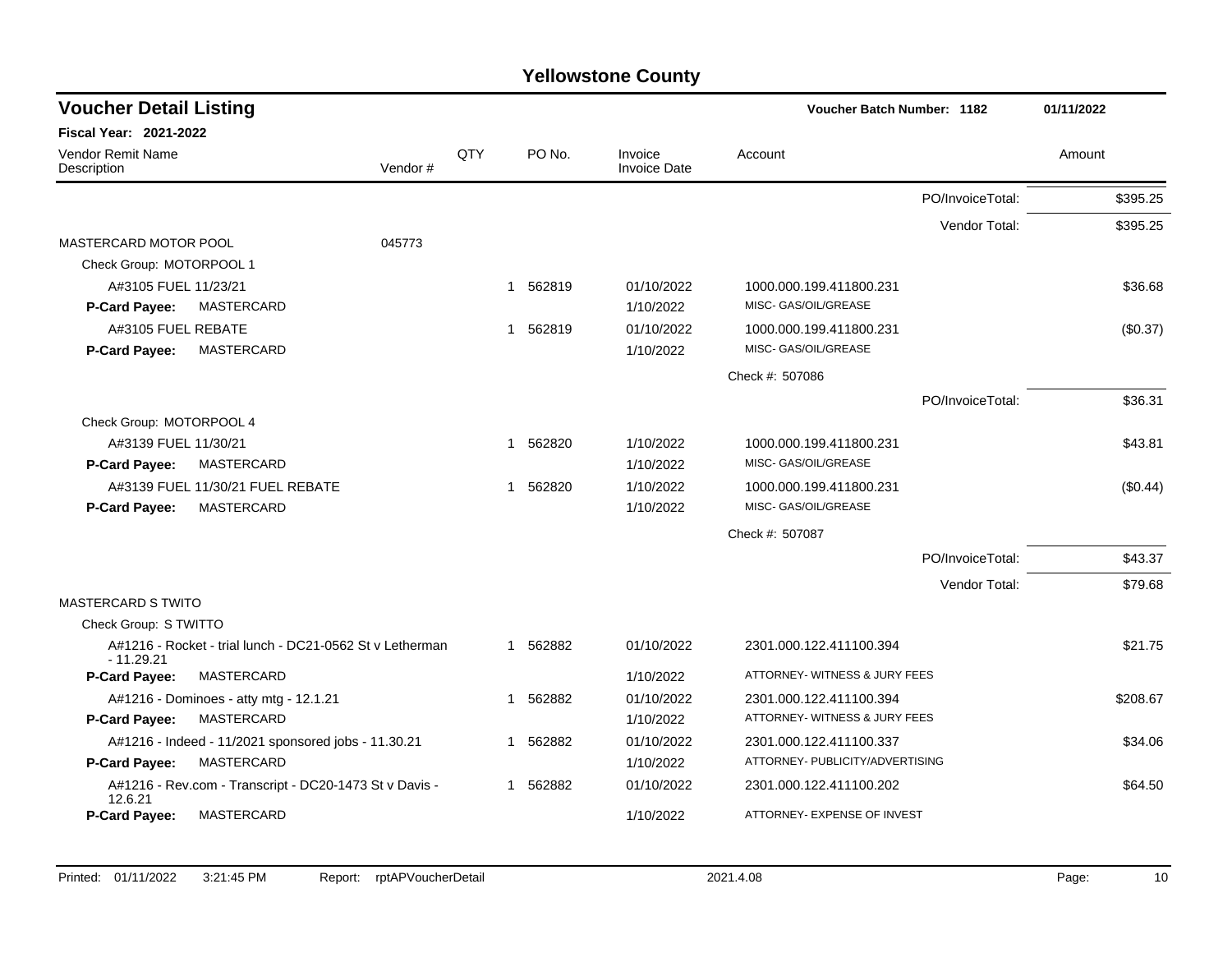| <b>Voucher Detail Listing</b>                                                 |     |          |                                | <b>Voucher Batch Number: 1182</b> | 01/11/2022 |
|-------------------------------------------------------------------------------|-----|----------|--------------------------------|-----------------------------------|------------|
| <b>Fiscal Year: 2021-2022</b>                                                 |     |          |                                |                                   |            |
| Vendor Remit Name<br>Description<br>Vendor#                                   | QTY | PO No.   | Invoice<br><b>Invoice Date</b> | Account                           | Amount     |
| A#1216 - YourMembership - atty posting - 12.7.21                              |     | 1 562882 | 01/10/2022                     | 2301.000.122.411100.337           | \$229.00   |
| MASTERCARD<br><b>P-Card Payee:</b>                                            |     |          | 1/10/2022                      | ATTORNEY- PUBLICITY/ADVERTISING   |            |
| A#1216 - Amazon - Expanding files - 12.7.21                                   |     | 1 562882 | 01/10/2022                     | 2301.000.122.411100.210           | \$20.88    |
| MASTERCARD<br><b>P-Card Payee:</b>                                            |     |          | 1/10/2022                      | ATTORNEY- OFFICE SUPPLIES         |            |
| A#1216 - Indeed - technical issue refund - 12.14.21                           |     | 1 562882 | 01/10/2022                     | 2301.000.122.411100.337           | (\$0.08)   |
| MASTERCARD<br>P-Card Payee:                                                   |     |          | 1/10/2022                      | ATTORNEY- PUBLICITY/ADVERTISING   |            |
| A#1216 - Walmart - witness court clothing - 12.10.21                          |     | 1 562882 | 01/10/2022                     | 2301.000.122.411100.394           | \$65.88    |
| P-Card Payee:<br>MASTERCARD                                                   |     |          | 1/10/2022                      | ATTORNEY- WITNESS & JURY FEES     |            |
| A#1216 - Pita Pit - trial lunch - DC20-1473 St v Davis -<br>12.13.21          |     | 1 562882 | 01/10/2022                     | 2301.000.122.411100.394           | \$99.88    |
| <b>P-Card Payee:</b><br>MASTERCARD                                            |     |          | 1/10/2022                      | ATTORNEY- WITNESS & JURY FEES     |            |
| A#1216 - Rev.com - transcripts - DC20-1641 St v Martinez<br>- 12.13.21        |     | 1 562882 | 01/10/2022                     | 2301.000.122.411100.202           | \$355.00   |
| P-Card Payee:<br>MASTERCARD                                                   |     |          | 1/10/2022                      | ATTORNEY- EXPENSE OF INVEST       |            |
| A#1216 - Rockets - trial lunch - DC20-1473 St v Davis -<br>12.14.21           |     | 1 562882 | 01/10/2022                     | 2301.000.122.411100.394           | \$62.25    |
| <b>P-Card Payee:</b><br>MASTERCARD                                            |     |          | 1/10/2022                      | ATTORNEY- WITNESS & JURY FEES     |            |
| A#1216 - St Bar of MT 2022 CLE & ski - S Twito -<br>1.13-1.16.21              |     | 1 562882 | 01/10/2022                     | 2301.000.122.411100.380           | \$442.90   |
| MASTERCARD<br>P-Card Payee:                                                   |     |          | 1/10/2022                      | ATTORNEY- TRAINING                |            |
| A#1216 - Jimmy Johns - trial lunch - DC20-1473 St v Davis<br>$-12.15.21$      |     | 1 562882 | 01/10/2022                     | 2301.000.122.411100.394           | \$90.85    |
| MASTERCARD<br><b>P-Card Payee:</b>                                            |     |          | 1/10/2022                      | ATTORNEY- WITNESS & JURY FEES     |            |
| A#1216 - Chalet Market - trial lunch - DC20-1473 St v<br>Davis - 12.16.21     |     | 1 562882 | 01/10/2022                     | 2301.000.122.411100.394           | \$65.02    |
| P-Card Payee:<br>MASTERCARD                                                   |     |          | 1/10/2022                      | ATTORNEY- WITNESS & JURY FEES     |            |
| A#1216 - Amazon - page holders - 12.15.21                                     |     | 1 562882 | 01/10/2022                     | 2301.000.122.411100.210           | \$44.75    |
| P-Card Payee:<br>MASTERCARD                                                   |     |          | 1/10/2022                      | ATTORNEY- OFFICE SUPPLIES         |            |
| A#1216 - MT Brew Co - trial lunch - DC20-1473 St v Davis<br>$-12.17.21$       |     | 1 562882 | 01/10/2022                     | 2301.000.122.411100.394           | \$77.57    |
| <b>P-Card Payee:</b><br>MASTERCARD                                            |     |          | 1/10/2022                      | ATTORNEY-WITNESS & JURY FEES      |            |
| A#1216 - Big Sky Resort - S Twito 22 CLE & Ski - Lodging<br>$-1.13 - 1.16.21$ |     | 1 562882 | 01/10/2022                     | 2301.000.122.411100.370           | \$698.94   |
| <b>P-Card Pavee:</b><br>MASTERCARD                                            |     |          | 1/10/2022                      | ATTORNEY- TRAVEL                  |            |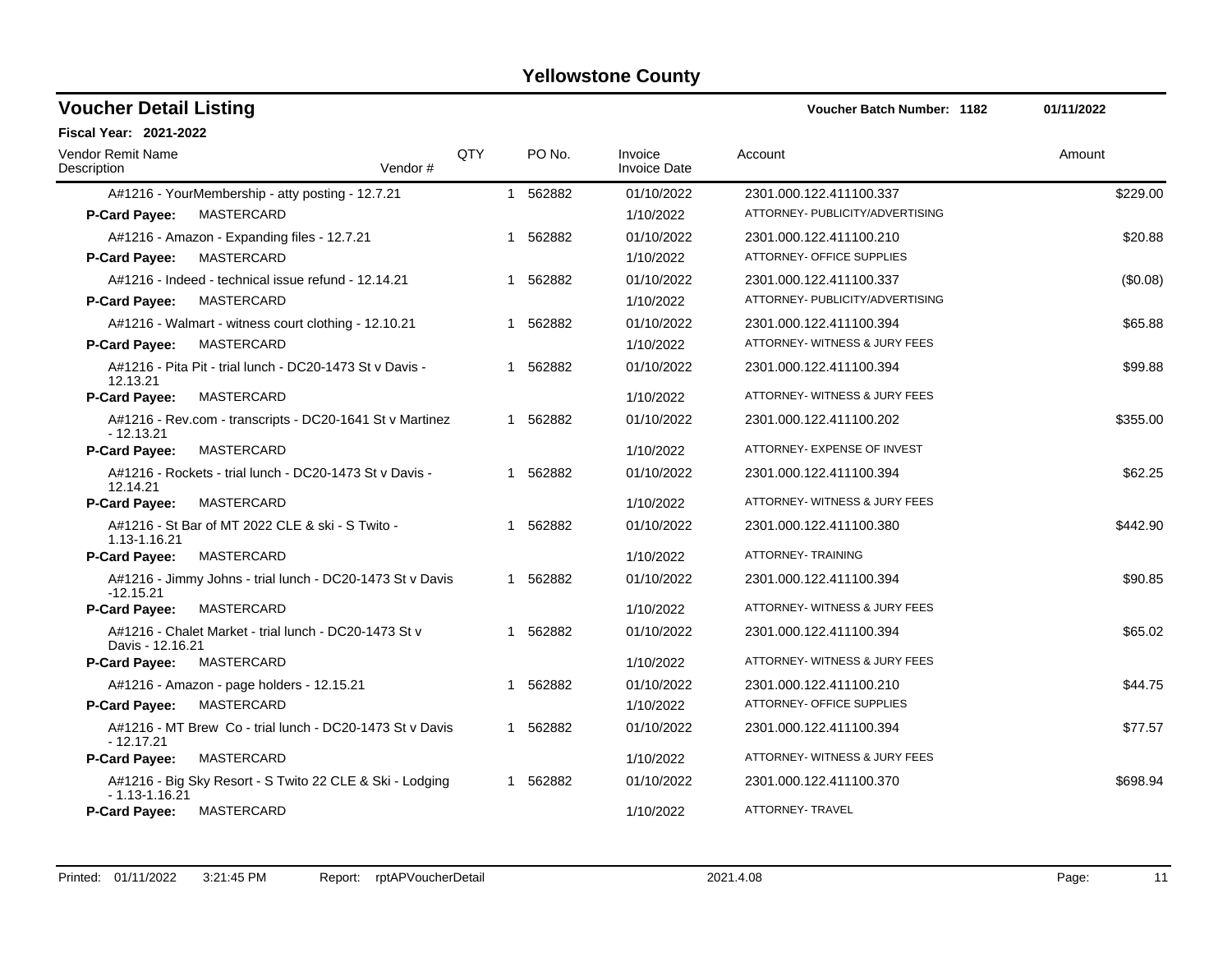| <b>Voucher Detail Listing</b>      |                                                      |     | Voucher Batch Number: 1182 |          |                                |                                                 |                  |            |
|------------------------------------|------------------------------------------------------|-----|----------------------------|----------|--------------------------------|-------------------------------------------------|------------------|------------|
| Fiscal Year: 2021-2022             |                                                      |     |                            |          |                                |                                                 |                  |            |
| Vendor Remit Name<br>Description   | Vendor#                                              | QTY |                            | PO No.   | Invoice<br><b>Invoice Date</b> | Account                                         |                  | Amount     |
| 12.20.21                           | A#1216 - Topz - trial lunch - DC20-1473 St v Davis - |     | $\mathbf{1}$               | 562882   | 01/10/2022                     | 2301.000.122.411100.394                         |                  | \$72.67    |
| P-Card Payee:                      | MASTERCARD                                           |     |                            |          | 1/10/2022                      | ATTORNEY- WITNESS & JURY FEES                   |                  |            |
|                                    |                                                      |     |                            |          |                                | Check #: 507088                                 |                  |            |
|                                    |                                                      |     |                            |          |                                |                                                 | PO/InvoiceTotal: | \$2,654.49 |
|                                    |                                                      |     |                            |          |                                |                                                 | Vendor Total:    | \$2,654.49 |
| MASTERCARD SHERIFF DEPT TRAINING 1 |                                                      |     |                            |          |                                |                                                 |                  |            |
| Check Group: SHERIFF TRAINING      |                                                      |     |                            |          |                                |                                                 |                  |            |
| 12/5/21 R.L.                       | A#2007: FUEL DRE SCH INSTRUCTOR HELENA               |     |                            | 1 562840 | 01/10/2022                     | 2300.000.130.420110.370                         |                  | \$41.82    |
| P-Card Payee:                      | MASTERCARD                                           |     |                            |          | 1/10/2022                      | <b>ADMIN-TRAVEL</b>                             |                  |            |
| A.H.                               | A#2007: HOTEL SWAT DEVLOP, GREELY 12/5-10/21         |     |                            | 1 562840 | 01/10/2022                     | 2300.000.130.420110.370                         |                  | \$316.83   |
| P-Card Payee:                      | MASTERCARD                                           |     |                            |          | 1/10/2022                      | <b>ADMIN-TRAVEL</b>                             |                  |            |
| A.H.                               | A#2007: HOTEL SWAT DEVLOP, GREELY 12/5-10/21         |     |                            | 1 562840 | 01/10/2022                     | 2300.000.130.420110.370                         |                  | \$211.22   |
| P-Card Payee:                      | MASTERCARD                                           |     |                            |          | 1/10/2022                      | <b>ADMIN-TRAVEL</b>                             |                  |            |
| 12/12/21 R.L.                      | A#2007: FUEL DRE SCH INSTRUCTOR HELENA               |     | $\overline{1}$             | 562840   | 01/10/2022                     | 2300.000.130.420110.370                         |                  | \$39.32    |
| P-Card Payee:                      | MASTERCARD                                           |     |                            |          | 1/10/2022                      | <b>ADMIN-TRAVEL</b>                             |                  |            |
|                                    |                                                      |     |                            |          |                                | Check #: 507089                                 |                  |            |
|                                    |                                                      |     |                            |          |                                |                                                 | PO/InvoiceTotal: | \$609.19   |
|                                    |                                                      |     |                            |          |                                |                                                 | Vendor Total:    | \$609.19   |
| <b>MID-RIVERS COMMUNICATIONS</b>   |                                                      |     |                            |          |                                |                                                 |                  |            |
| Check Group:                       |                                                      |     |                            |          |                                |                                                 |                  |            |
|                                    | A#4786600; CUSTER REPEATER 1/1/22                    |     |                            | 1 562846 | 01/10/2022<br>1/10/2022        | 1000.000.124.420600.340<br><b>DES-UTILITIES</b> |                  | \$57.30    |
|                                    |                                                      |     |                            |          |                                | Check #: 507059                                 |                  |            |
|                                    |                                                      |     |                            |          |                                |                                                 | PO/InvoiceTotal: | \$57.30    |
|                                    |                                                      |     |                            |          |                                |                                                 | Vendor Total:    | \$57.30    |
| <b>MODERN MARKETING</b>            |                                                      |     |                            |          |                                |                                                 |                  |            |
| Check Group:                       |                                                      |     |                            |          |                                |                                                 |                  |            |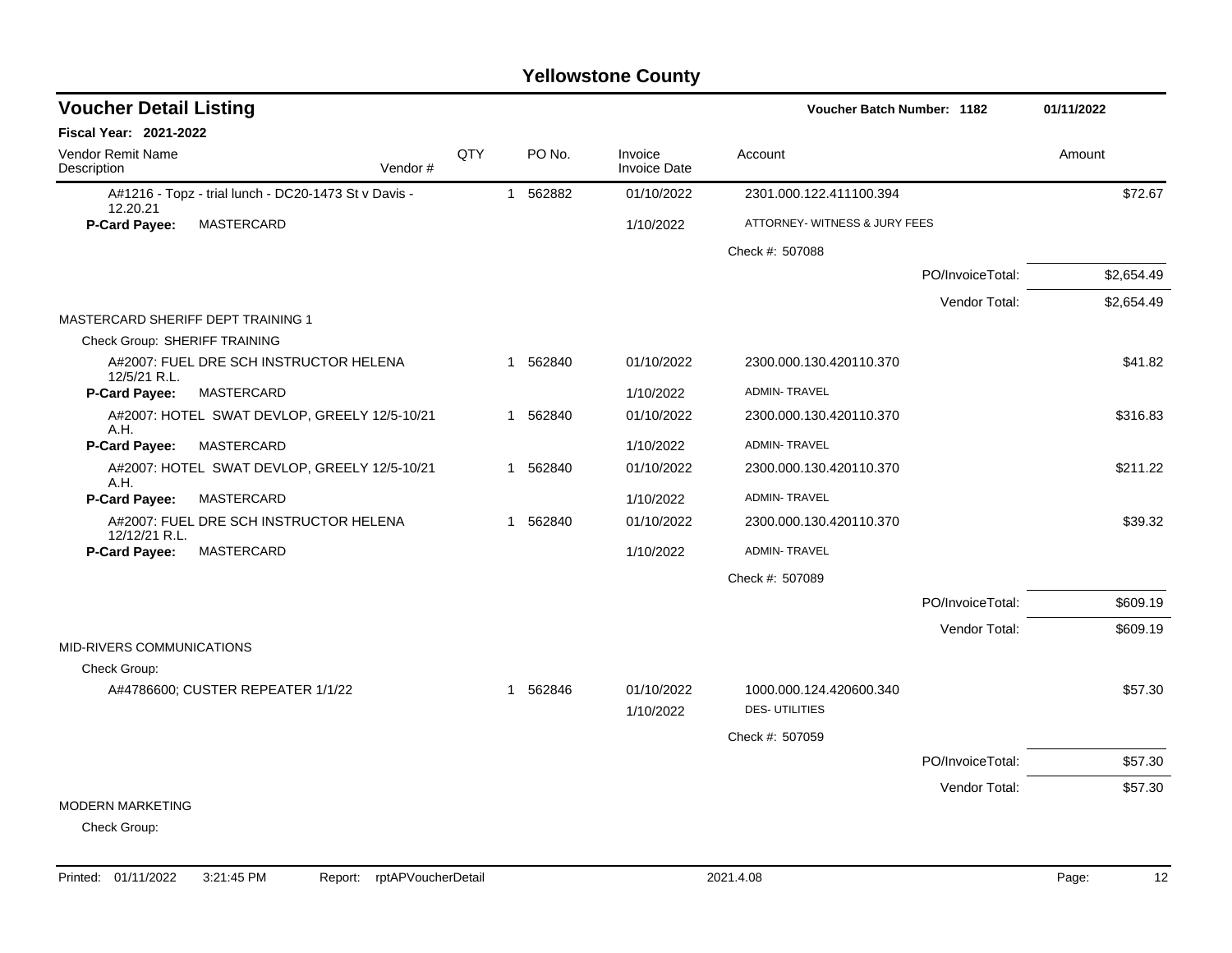| <b>Voucher Detail Listing</b>                           |                    |     |          |                                | Voucher Batch Number: 1182                               |                  | 01/11/2022  |
|---------------------------------------------------------|--------------------|-----|----------|--------------------------------|----------------------------------------------------------|------------------|-------------|
| <b>Fiscal Year: 2021-2022</b>                           |                    |     |          |                                |                                                          |                  |             |
| Vendor Remit Name<br>Description                        | Vendor#            | QTY | PO No.   | Invoice<br><b>Invoice Date</b> | Account                                                  |                  | Amount      |
| I#MMI143881; Lollipops                                  |                    |     | 1 562861 | 01/10/2022                     | 2300.000.130.420110.336                                  |                  | \$553.47    |
|                                                         |                    |     |          | 1/10/2022                      | ADMIN- PUBLIC RELATIONS                                  |                  |             |
|                                                         |                    |     |          |                                | Check #: 507060                                          |                  |             |
|                                                         |                    |     |          |                                |                                                          | PO/InvoiceTotal: | \$553.47    |
|                                                         |                    |     |          |                                |                                                          | Vendor Total:    | \$553.47    |
| MONTANA DEPARTMENT OF.<br>Check Group:                  | 040430             |     |          |                                |                                                          |                  |             |
| <b>COLLECTIONS THRU DEC 2021</b>                        |                    |     | 1 562876 | 01/10/2022<br>1/10/2022        | 2830.000.000.334070.000<br>JUNK VEHICLE JUNK VEH ASSESS  |                  | \$1,000.00  |
|                                                         |                    |     |          |                                | Check #: 507061                                          |                  |             |
|                                                         |                    |     |          |                                |                                                          | PO/InvoiceTotal: | \$1,000.00  |
|                                                         |                    |     |          |                                |                                                          | Vendor Total:    | \$1,000.00  |
| MONTANA LEGISLATIVE SRVS                                | 042808             |     |          |                                |                                                          |                  |             |
| Check Group:                                            |                    |     |          |                                |                                                          |                  |             |
| I#38073 2021 MT CODE BOOKS                              |                    |     | 7 562832 | 01/10/2022<br>1/10/2022        | 2300.000.136.420200.220<br>DETENTION- OPERATING SUPPLIES |                  | \$2,450.00  |
|                                                         |                    |     |          |                                | Check #: 507062                                          |                  |             |
|                                                         |                    |     |          |                                |                                                          | PO/InvoiceTotal: | \$2,450.00  |
| Check Group:                                            |                    |     |          |                                |                                                          |                  |             |
| I#38030; Montana Code Annotated full set                |                    |     | 2 562858 | 1/10/2022<br>1/10/2022         | 2300.000.130.420110.210<br>ADMIN- OFFICE SUPPLIES        |                  | \$700.00    |
|                                                         |                    |     |          |                                | Check #: 507062                                          |                  |             |
|                                                         |                    |     |          |                                |                                                          | PO/InvoiceTotal: | \$700.00    |
|                                                         |                    |     |          |                                |                                                          | Vendor Total:    | \$3,150.00  |
| MONTANA SHERIFFS AND PEACE OFFICER ASSC<br>Check Group: |                    |     |          |                                |                                                          |                  |             |
| Invoice#409: MSPOA dues for ML                          |                    |     | 1 562873 | 01/10/2022<br>1/10/2022        | 2300.000.130.420110.330<br>ADMIN- MEMBERSHIP & DUES      |                  | \$250.00    |
|                                                         |                    |     |          |                                | Check #: 507063                                          |                  |             |
|                                                         |                    |     |          |                                |                                                          |                  |             |
| Printed: 01/11/2022<br>3:21:45 PM<br>Report:            | rptAPVoucherDetail |     |          |                                | 2021.4.08                                                |                  | 13<br>Page: |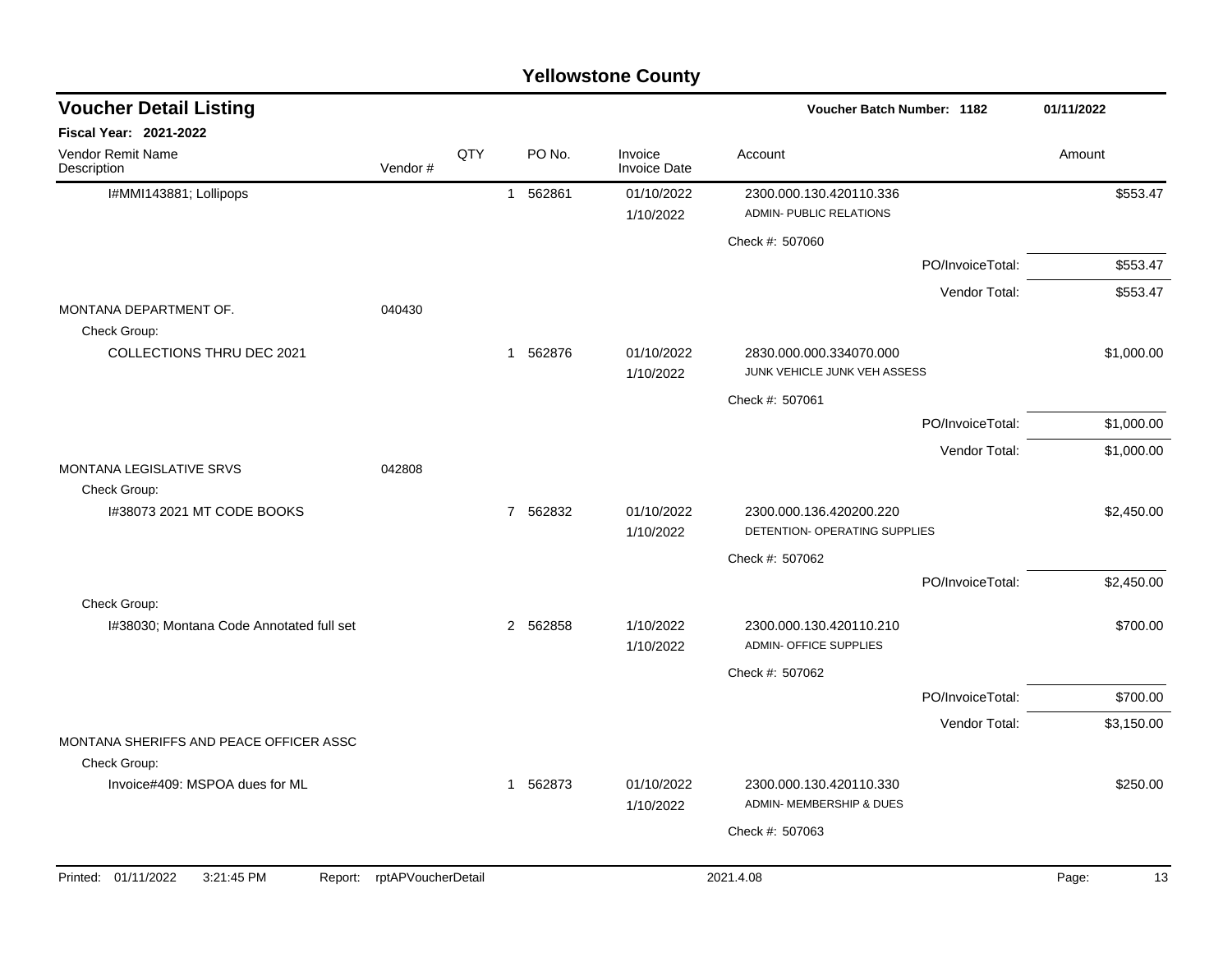| <b>Voucher Detail Listing</b>                                         |                    |     |           |                                | Voucher Batch Number: 1182                        |                  | 01/11/2022 |          |
|-----------------------------------------------------------------------|--------------------|-----|-----------|--------------------------------|---------------------------------------------------|------------------|------------|----------|
| Fiscal Year: 2021-2022                                                |                    |     |           |                                |                                                   |                  |            |          |
| Vendor Remit Name<br>Description                                      | Vendor#            | QTY | PO No.    | Invoice<br><b>Invoice Date</b> | Account                                           |                  | Amount     |          |
|                                                                       |                    |     |           |                                |                                                   | PO/InvoiceTotal: |            | \$250.00 |
|                                                                       |                    |     |           |                                |                                                   | Vendor Total:    |            | \$250.00 |
| MONTANA WEED CONTROL ASSOCIATION<br>043070<br>Check Group:            |                    |     |           |                                |                                                   |                  |            |          |
| I#31384/Registration M.H. - MWCA Conf Billings, Feb.<br>1, 2, 3, 2022 |                    |     | 1 562877  | 01/10/2022                     | 2140.000.403.431100.380                           |                  |            | \$200.00 |
|                                                                       |                    |     |           | 1/10/2022                      | <b>WEED-TRAINING</b>                              |                  |            |          |
|                                                                       |                    |     |           |                                | Check #: 507064                                   |                  |            |          |
|                                                                       |                    |     |           |                                |                                                   | PO/InvoiceTotal: |            | \$200.00 |
|                                                                       |                    |     |           |                                |                                                   | Vendor Total:    |            | \$200.00 |
| MONTANA WYOMING SYSTEMS<br>004387                                     |                    |     |           |                                |                                                   |                  |            |          |
| Check Group:<br>I#38177; JAIL; ALARM MONITORING CY2022                |                    |     | 12 562818 | 01/10/2022                     | 2300.000.146.411200.360                           |                  |            | \$420.00 |
|                                                                       |                    |     |           | 1/10/2022                      | FACILITIES JAIL- REPAIR & MAINT                   |                  |            |          |
|                                                                       |                    |     |           |                                | Check #: 507065                                   |                  |            |          |
|                                                                       |                    |     |           |                                |                                                   | PO/InvoiceTotal: |            | \$420.00 |
|                                                                       |                    |     |           |                                |                                                   | Vendor Total:    |            | \$420.00 |
| <b>MOUNTAIN ALARM</b>                                                 |                    |     |           |                                |                                                   |                  |            |          |
| Check Group:                                                          |                    |     |           |                                |                                                   |                  |            |          |
| I#2633716; Monitor Payne bldg. 1/1/22 A#000994                        |                    | -1  | 562871    | 01/10/2022                     | 2300.000.135.420180.399                           |                  |            | \$47.30  |
| I#2639526; Monitor evid. bldg. 1/1/22 A#10054                         |                    |     | 1 562871  | 1/10/2022<br>01/10/2022        | MISC- CONTRACT SERVICE<br>2300.000.131.420140.202 |                  |            | \$44.55  |
|                                                                       |                    |     |           | 1/10/2022                      | DETECTIVES- EXPENSE OF INVEST                     |                  |            |          |
|                                                                       |                    |     |           |                                | Check #: 507066                                   |                  |            |          |
|                                                                       |                    |     |           |                                |                                                   | PO/InvoiceTotal: |            | \$91.85  |
|                                                                       |                    |     |           |                                |                                                   | Vendor Total:    |            | \$91.85  |
| NORTHWESTERN ENERGY<br>045035<br>Check Group:                         |                    |     |           |                                |                                                   |                  |            |          |
| A#3456425-2 3150 King Ave E 12/30/21                                  |                    |     | 1 562821  | 01/10/2022                     | 2300.000.146.411200.341                           |                  |            | \$83.10  |
|                                                                       |                    |     |           | 1/10/2022                      | FACILITIES JAIL- ELECTRICITY                      |                  |            |          |
| Printed: 01/11/2022<br>3:21:45 PM<br>Report:                          | rptAPVoucherDetail |     |           |                                | 2021.4.08                                         |                  | Page:      | 14       |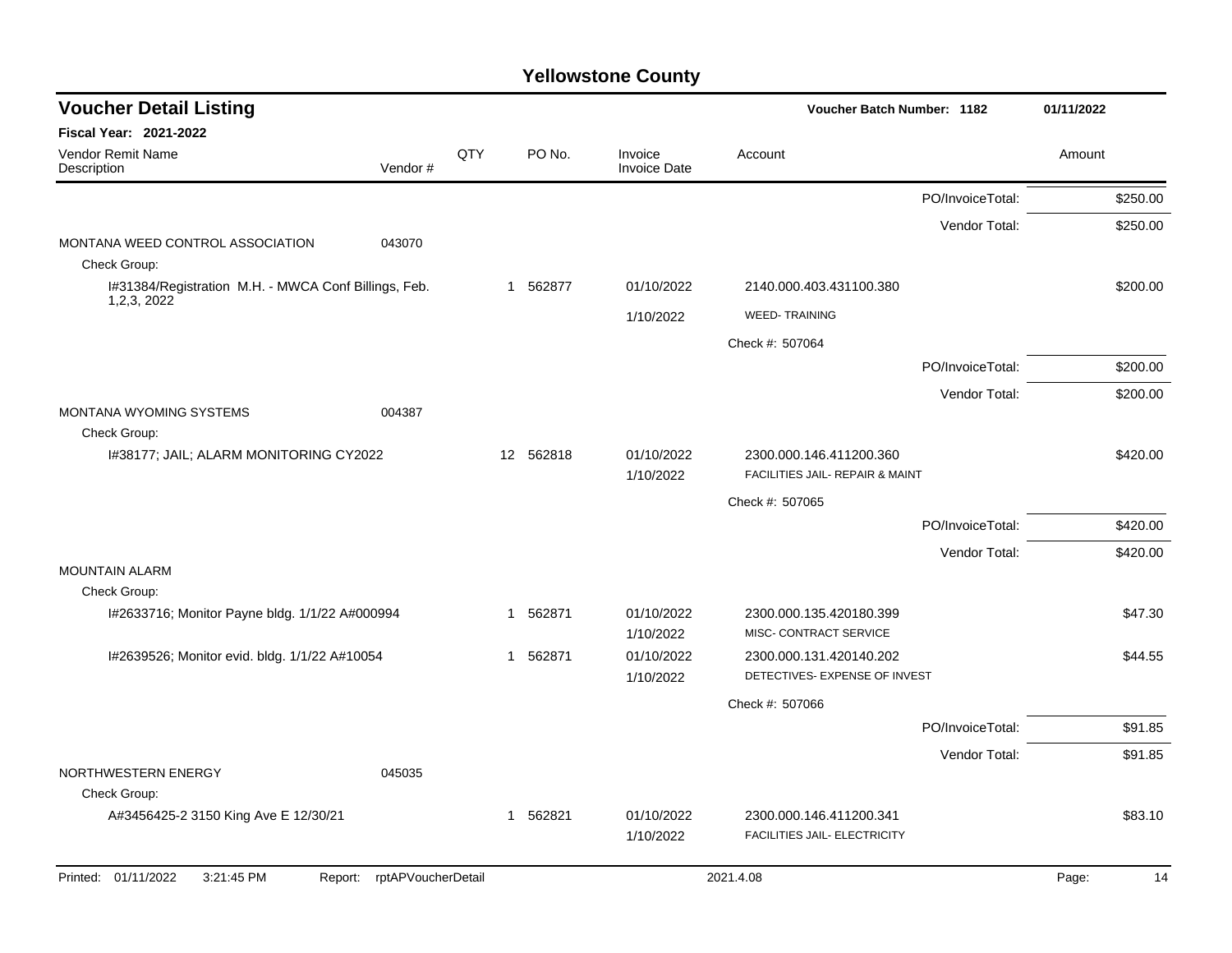| <b>Voucher Detail Listing</b>               |         |     |              |          |                                | Voucher Batch Number: 1182                                       |                  | 01/11/2022 |
|---------------------------------------------|---------|-----|--------------|----------|--------------------------------|------------------------------------------------------------------|------------------|------------|
| <b>Fiscal Year: 2021-2022</b>               |         |     |              |          |                                |                                                                  |                  |            |
| <b>Vendor Remit Name</b><br>Description     | Vendor# | QTY |              | PO No.   | Invoice<br><b>Invoice Date</b> | Account                                                          |                  | Amount     |
| A#3454058-3 Aspenwood 12/30/21              |         |     |              | 1 562821 | 01/10/2022<br>1/10/2022        | 2689.000.000.460430.362<br>RSID 769M PARK MAINT & REPAIRS        |                  | \$6.00     |
|                                             |         |     |              |          |                                | Check #: 507067                                                  |                  |            |
|                                             |         |     |              |          |                                |                                                                  | PO/InvoiceTotal: | \$89.10    |
| Check Group:                                |         |     |              |          |                                |                                                                  |                  |            |
| A#0996564-1; Facilites Riverside Cem 1/5/22 |         |     | $\mathbf 1$  | 562848   | 1/10/2022<br>1/10/2022         | 1000.000.728.430901.340<br>RIVERSIDE CEM- UTILITIES              |                  | \$14.71    |
| A#0266699-8; Elect Serv Tanglewood 1/5/22   |         |     | $\mathbf 1$  | 562848   | 1/10/2022<br>1/10/2022         | 2561.000.000.460430.362<br>RSID 634M HARRIS PARK MAINT & REPAIRS |                  | \$50.14    |
|                                             |         |     |              |          |                                | Check #: 507067                                                  |                  |            |
|                                             |         |     |              |          |                                |                                                                  | PO/InvoiceTotal: | \$64.85    |
| Check Group:                                |         |     |              |          |                                |                                                                  |                  |            |
| A#2010020-2 208 1/2 N 24TH ST 1/3/22        |         |     | $\mathbf{1}$ | 562849   | 01/10/2022<br>1/10/2022        | 1000.000.145.411200.341<br>FACILITIES-ELECTRICITY                |                  | \$6.00     |
| A#1551217-1 3246 KING AVE E; 1/3/22         |         |     |              | 1 562849 | 01/10/2022<br>1/10/2022        | 2300.000.146.411200.341<br>FACILITIES JAIL- ELECTRICITY          |                  | \$14.63    |
| A#1876379-7 UNMETERED CIRCUIT 1/4/22        |         |     |              | 1 562849 | 01/10/2022<br>1/10/2022        | 1000.000.145.411200.341<br>FACILITIES-ELECTRICITY                |                  | \$36.57    |
|                                             |         |     |              |          |                                | Check #: 507067                                                  |                  |            |
|                                             |         |     |              |          |                                |                                                                  | PO/InvoiceTotal: | \$57.20    |
| Check Group:                                |         |     |              |          |                                |                                                                  |                  |            |
| A#1551215-5 33316 KING RENTAL 1/3/22        |         |     | $\mathbf 1$  | 562878   | 01/10/2022<br>1/10/2022        | 1000.000.145.411200.341<br>FACILITIES-ELECTRICITY                |                  | \$50.46    |
| A#0945242-6 217 N 27TH ST PARK 1/3/22       |         |     | 1            | 562878   | 01/10/2022<br>1/10/2022        | 1000.000.145.411200.341<br>FACILITIES-ELECTRICITY                |                  | \$14.17    |
|                                             |         |     |              |          |                                | Check #: 507067                                                  |                  |            |
|                                             |         |     |              |          |                                |                                                                  | PO/InvoiceTotal: | \$64.63    |
|                                             |         |     |              |          |                                |                                                                  | Vendor Total:    | \$275.78   |
| PHARM406                                    |         |     |              |          |                                |                                                                  |                  |            |
| Check Group:                                |         |     |              |          |                                |                                                                  |                  |            |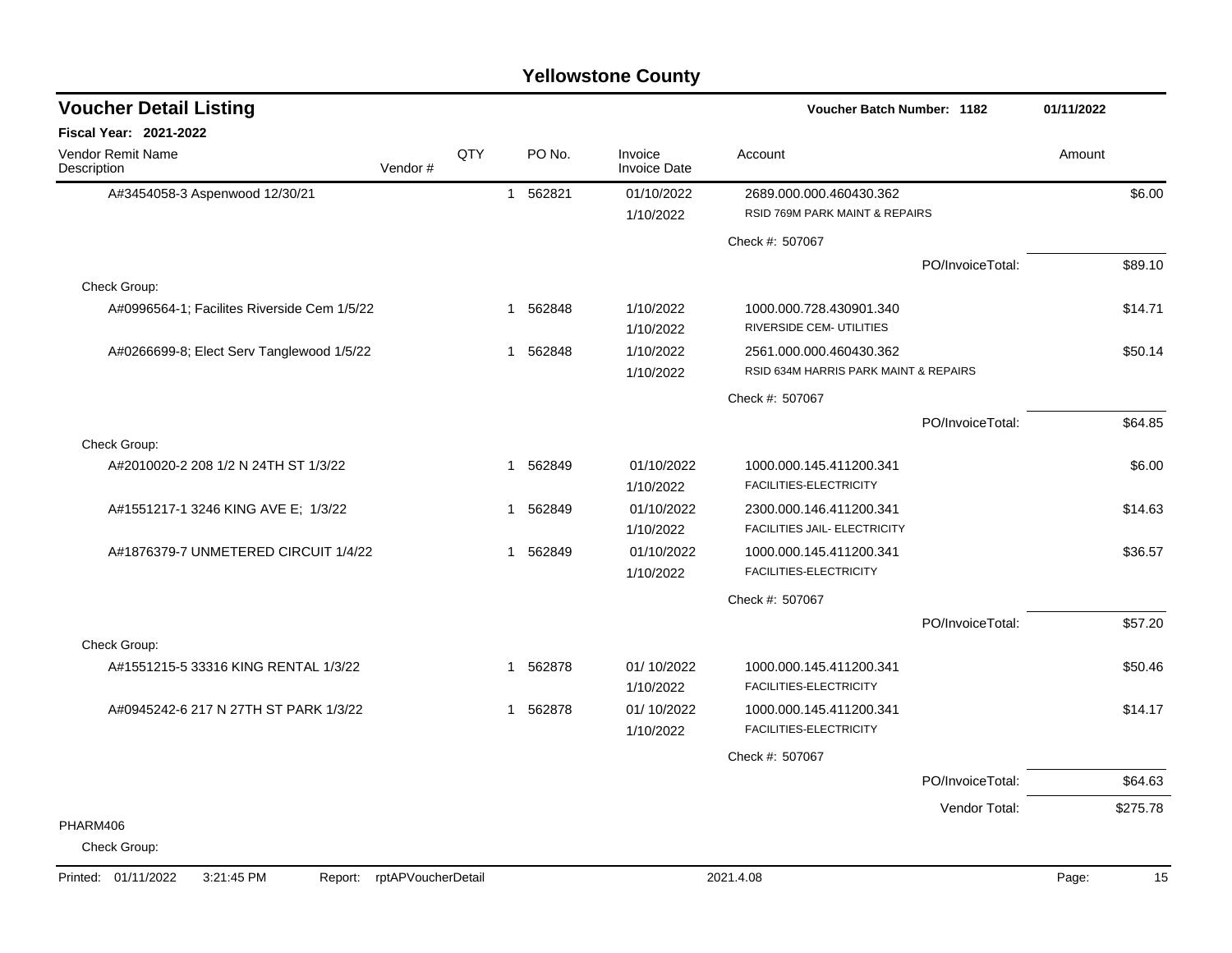### I#162703-00 AM Meds 1 562843 01/10/2022 2399.000.235.420250.356 \$17.00 1/10/2022 YSC- MEDICAL/OTHER I#156446-00 JG Meds 1 562843 01/10/2022 2399.000.235.420250.222 \$5.00 1/10/2022 YSC- CHEM/LAB/MED SUPPLIES I#156447-00 CP Meds 1 562843 01/10/2022 2399.000.235.420250.356 \$12.00 1/10/2022 YSC- MEDICAL/OTHER I#151925-01 CP Meds 1 562843 01/10/2022 2399.000.235.420250.356 \$12.00 1/10/2022 YSC- MEDICAL/OTHER I#151919-01 CP Meds 1 562843 01/10/2022 2399.000.235.420250.356 \$6.00 1/10/2022 YSC- MEDICAL/OTHER I#160619-00 LR Meds 1 562843 01/10/2022 2399.000.235.420250.222 \$11.00 1/10/2022 YSC- CHEM/LAB/MED SUPPLIES I#156485-00 TZ Meds 1 562843 01/10/2022 2399.000.235.420250.222 \$17.00 1/10/2022 YSC- CHEM/LAB/MED SUPPLIES I#157455-00 PZ Meds 1 562843 01/10/2022 2399.000.235.420250.356 \$26.00 1/10/2022 YSC- MEDICAL/OTHER Sharps Container bought by Val  $\qquad \qquad$  1 562843 01/10/2022 2399.000.235.420250.222 \$11.40 1/10/2022 YSC- CHEM/LAB/MED SUPPLIES Check #: 507068 PO/InvoiceTotal: \$117.40 Vendor Total: \$117.40 PRIDE OF MONTANA INC Check Group: I#71269 MILLER BLDG Cleaning 12/31/21 1 562815 01/07/2022 1000.000.145.411200.367 55,800.00 1/7/2022 FACILITIES- JANITORIAL SERVICES I#71269 MILLER BLDG Cleaning Supplies 12/31/21 1 562815 01/07/2022 1000.000.145.411200.224 \$327.76 1/7/2022 FACILITIES- JANITORIAL SUPPLIES Check #: 507069 PO/InvoiceTotal: \$6,127.76 Vendor Total: \$6,127.76 **Voucher Batch Number: Yellowstone County** Vendor Remit Name **Description Voucher Detail Listing Fiscal Year: 2021-2022 1182 01/11/2022** PO No. Invoice Account Amount Amount Amount Amount Vendor # QTY Invoice Date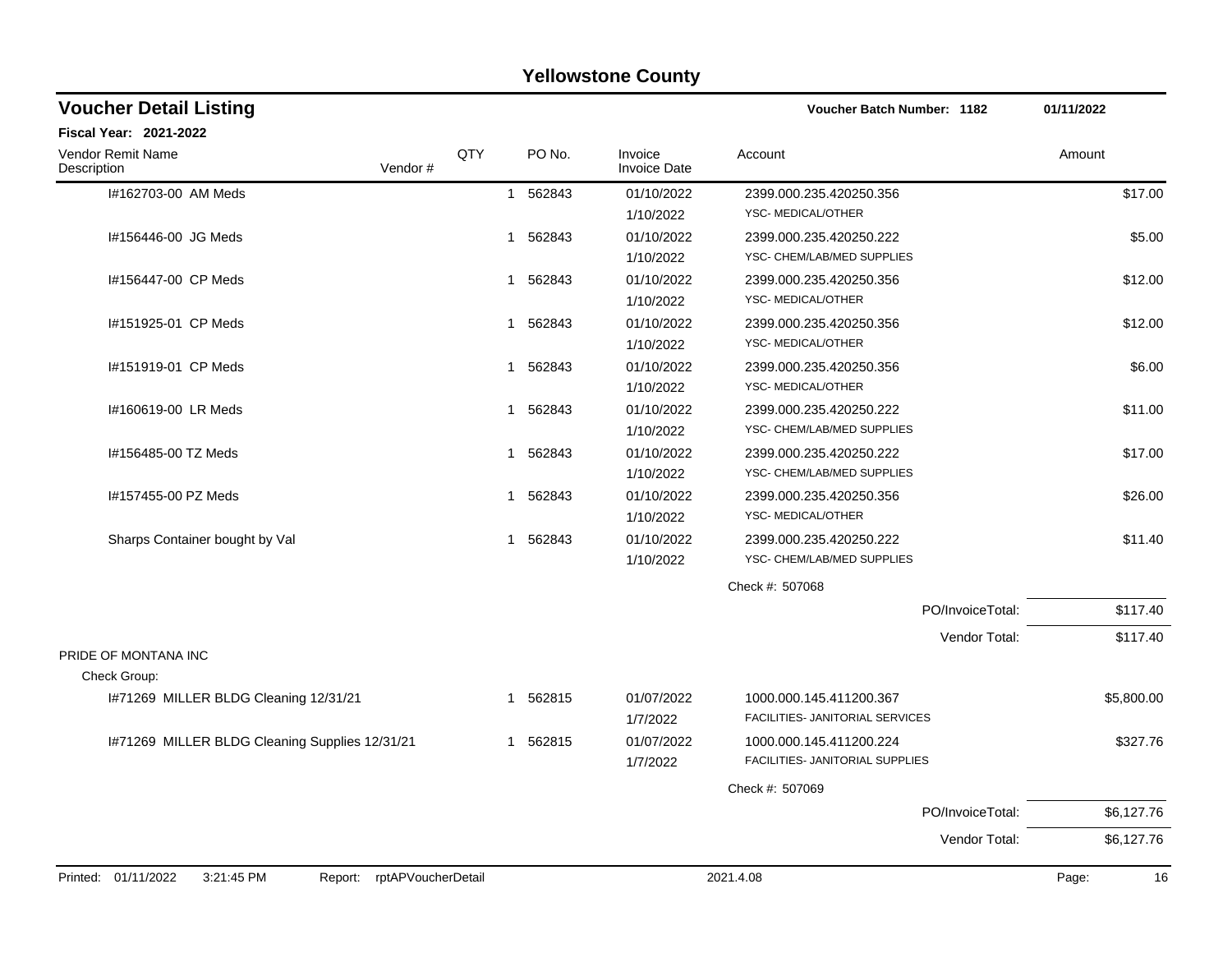| <b>Voucher Detail Listing</b>                                                         |                    |     |             |                                | Voucher Batch Number: 1182                                 |                  | 01/11/2022  |
|---------------------------------------------------------------------------------------|--------------------|-----|-------------|--------------------------------|------------------------------------------------------------|------------------|-------------|
| <b>Fiscal Year: 2021-2022</b>                                                         |                    |     |             |                                |                                                            |                  |             |
| <b>Vendor Remit Name</b><br>Description                                               | Vendor#            | QTY | PO No.      | Invoice<br><b>Invoice Date</b> | Account                                                    |                  | Amount      |
| <b>RIMROCK FOUNDATION</b>                                                             | 005310             |     |             |                                |                                                            |                  |             |
| Check Group:                                                                          |                    |     |             |                                |                                                            |                  |             |
| I#:YC20220106: Psych eval for new hire DB                                             |                    |     | 1 562855    | 01/10/2022<br>1/10/2022        | 2300.000.130.420110.351<br>ADMIN- MEDICAL & PYSCH SERVICES |                  | \$295.00    |
|                                                                                       |                    |     |             |                                | Check #: 507070                                            |                  |             |
|                                                                                       |                    |     |             |                                |                                                            | PO/InvoiceTotal: | \$295.00    |
|                                                                                       |                    |     |             |                                |                                                            | Vendor Total:    | \$295.00    |
| <b>RUBBER STAMP SHOP</b>                                                              | 005420             |     |             |                                |                                                            |                  |             |
| Check Group:                                                                          |                    |     |             |                                |                                                            |                  |             |
| I#210974 SELF INK STAMP (MAILROOM)                                                    |                    |     | 1 562847    | 01/10/2022<br>1/10/2022        | 2300.000.136.420200.210<br>DETENTION- OFFICE SUPPLIES      |                  | \$20.76     |
|                                                                                       |                    |     |             |                                | Check #: 507071                                            |                  |             |
|                                                                                       |                    |     |             |                                |                                                            | PO/InvoiceTotal: | \$20.76     |
|                                                                                       |                    |     |             |                                |                                                            | Vendor Total:    | \$20.76     |
| SAYE, PAULA                                                                           |                    |     |             |                                |                                                            |                  |             |
| Check Group:                                                                          |                    |     |             |                                |                                                            |                  |             |
| <b>Writ DR 17 06</b><br>#21003508 Easley v. Easley Ck. #77201 - S Bar S<br>A101-98174 |                    |     | 562869<br>1 | 01/10/2022                     | 7151.000.000.021250.000                                    |                  | \$300.07    |
|                                                                                       |                    |     |             | 1/10/2022                      | SHERIFF WRITS & NOTICES DUE TO OTHERS                      |                  |             |
|                                                                                       |                    |     |             |                                | Check #: 507072                                            |                  |             |
|                                                                                       |                    |     |             |                                |                                                            | PO/InvoiceTotal: | \$300.07    |
|                                                                                       |                    |     |             |                                |                                                            | Vendor Total:    | \$300.07    |
| TOM FELSTET OD, PLLC                                                                  |                    |     |             |                                |                                                            |                  |             |
| Check Group:                                                                          |                    |     |             |                                |                                                            |                  |             |
| A#13147 Vision appt for SD youth                                                      |                    |     | 562844<br>1 | 01/10/2022                     | 2399.000.235.420250.222<br>YSC- CHEM/LAB/MED SUPPLIES      |                  | \$238.00    |
|                                                                                       |                    |     |             | 1/10/2022                      |                                                            |                  |             |
|                                                                                       |                    |     |             |                                | Check #: 507073                                            |                  |             |
|                                                                                       |                    |     |             |                                |                                                            | PO/InvoiceTotal: | \$238.00    |
|                                                                                       |                    |     |             |                                |                                                            | Vendor Total:    | \$238.00    |
| Printed: 01/11/2022<br>3:21:45 PM<br>Report:                                          | rptAPVoucherDetail |     |             |                                | 2021.4.08                                                  |                  | Page:<br>17 |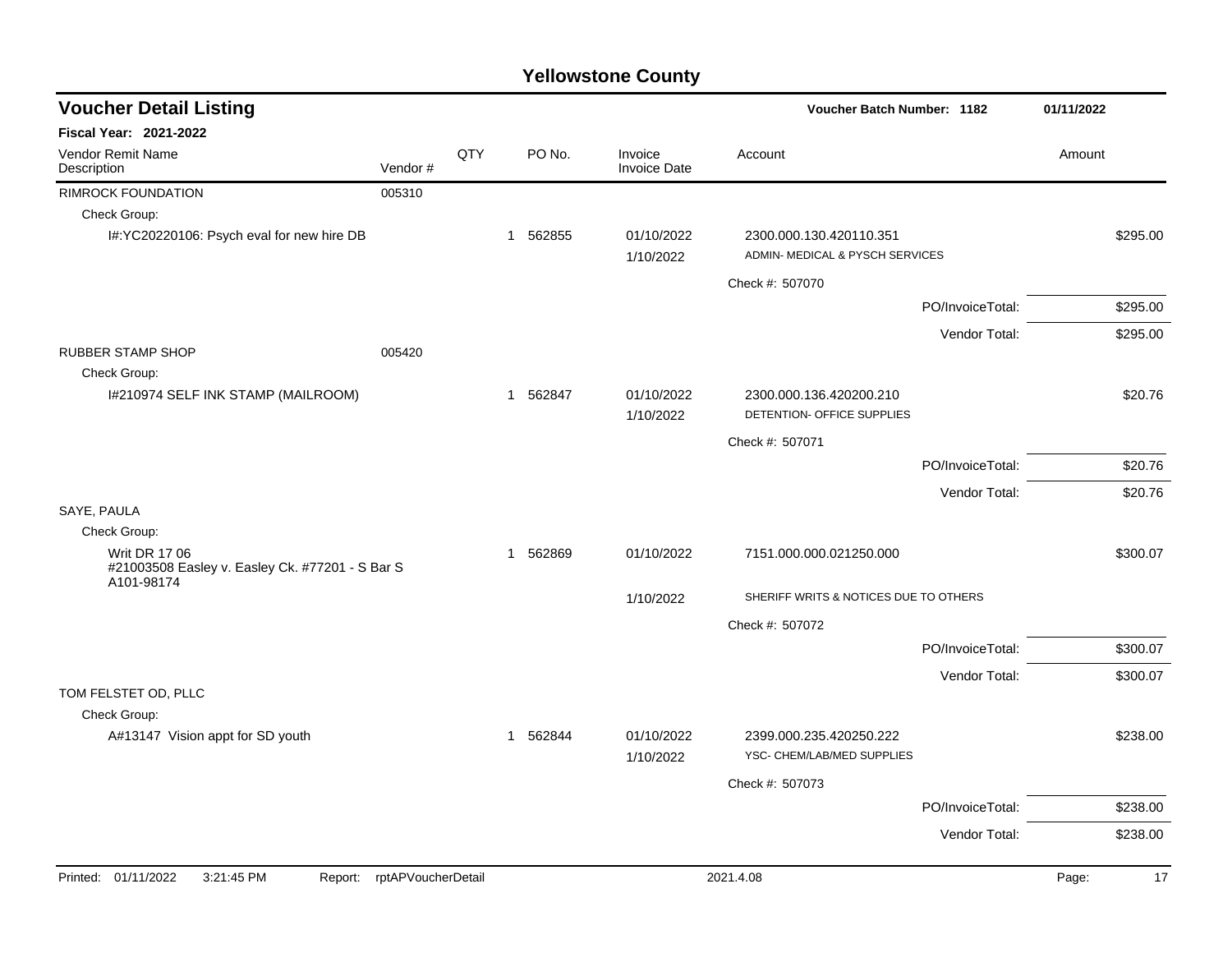| <b>Voucher Detail Listing</b>           |                            |     |             |                                | <b>Voucher Batch Number: 1182</b>                            |                  | 01/11/2022 |
|-----------------------------------------|----------------------------|-----|-------------|--------------------------------|--------------------------------------------------------------|------------------|------------|
| <b>Fiscal Year: 2021-2022</b>           |                            |     |             |                                |                                                              |                  |            |
| <b>Vendor Remit Name</b><br>Description | Vendor#                    | QTY | PO No.      | Invoice<br><b>Invoice Date</b> | Account                                                      |                  | Amount     |
| TRANSUNION RISK AND ALTERNATIVE         |                            |     |             |                                |                                                              |                  |            |
| Check Group:                            |                            |     |             |                                |                                                              |                  |            |
| A#777141-202112-1; Civil 12/21          |                            |     | 1 562865    | 01/10/2022<br>1/10/2022        | 2300.000.133.420160.220<br>CIVIL- OPERATING SUPPLIES         |                  | \$5.70     |
| A#777141-202112-1; CCU 12/21            |                            |     | 1 562865    | 01/10/2022<br>1/10/2022        | 2300.000.131.420140.229<br>OPERATING SUPPLIES-COLD CASE UNIT |                  | \$280.70   |
|                                         |                            |     |             |                                | Check #: 507074                                              |                  |            |
|                                         |                            |     |             |                                |                                                              | PO/InvoiceTotal: | \$286.40   |
|                                         |                            |     |             |                                |                                                              | Vendor Total:    | \$286.40   |
| UNIVERSAL AWARDS<br>Check Group:        | 006170                     |     |             |                                |                                                              |                  |            |
| I#262655; Plaque - Mahoney retirement   |                            |     | 1 562856    | 01/10/2022<br>1/10/2022        | 2300.000.130.420110.336<br>ADMIN- PUBLIC RELATIONS           |                  | \$57.00    |
|                                         |                            |     |             |                                | Check #: 507075                                              |                  |            |
|                                         |                            |     |             |                                |                                                              | PO/InvoiceTotal: | \$57.00    |
|                                         |                            |     |             |                                |                                                              | Vendor Total:    | \$57.00    |
| URISA                                   | 048145                     |     |             |                                |                                                              |                  |            |
| Check Group:                            |                            |     |             |                                |                                                              |                  |            |
| Reg Fee virtual conf A.Q, M.P.          |                            |     | 2 562825    | 01/10/2022<br>1/10/2022        | 6040.000.400.500300.380<br><b>GIS-TRAINING</b>               |                  | \$150.00   |
|                                         |                            |     |             |                                | Check #: 507076                                              |                  |            |
|                                         |                            |     |             |                                |                                                              | PO/InvoiceTotal: | \$150.00   |
|                                         |                            |     |             |                                |                                                              | Vendor Total:    | \$150.00   |
| US FOODS INC                            | 002926                     |     |             |                                |                                                              |                  |            |
| Check Group:                            |                            |     |             |                                |                                                              |                  |            |
| I# 4095749 A# 94194115 / Towels         |                            |     | 562824<br>1 | 01/10/2022<br>1/10/2022        | 2399.000.235.420250.224<br>YSC- JANITORIAL SUPPLIES          |                  | \$27.77    |
| I# 4095749 A# 94194115 / Food           |                            |     | 562824<br>1 | 01/10/2022<br>1/10/2022        | 2399.000.235.420250.223<br>YSC-FOOD                          |                  | \$1,088.94 |
|                                         |                            |     |             |                                | Check #: 507077                                              |                  |            |
| Printed: 01/11/2022<br>3:21:45 PM       | Report: rptAPVoucherDetail |     |             |                                | 2021.4.08                                                    |                  | 18         |
|                                         |                            |     |             |                                |                                                              |                  | Page:      |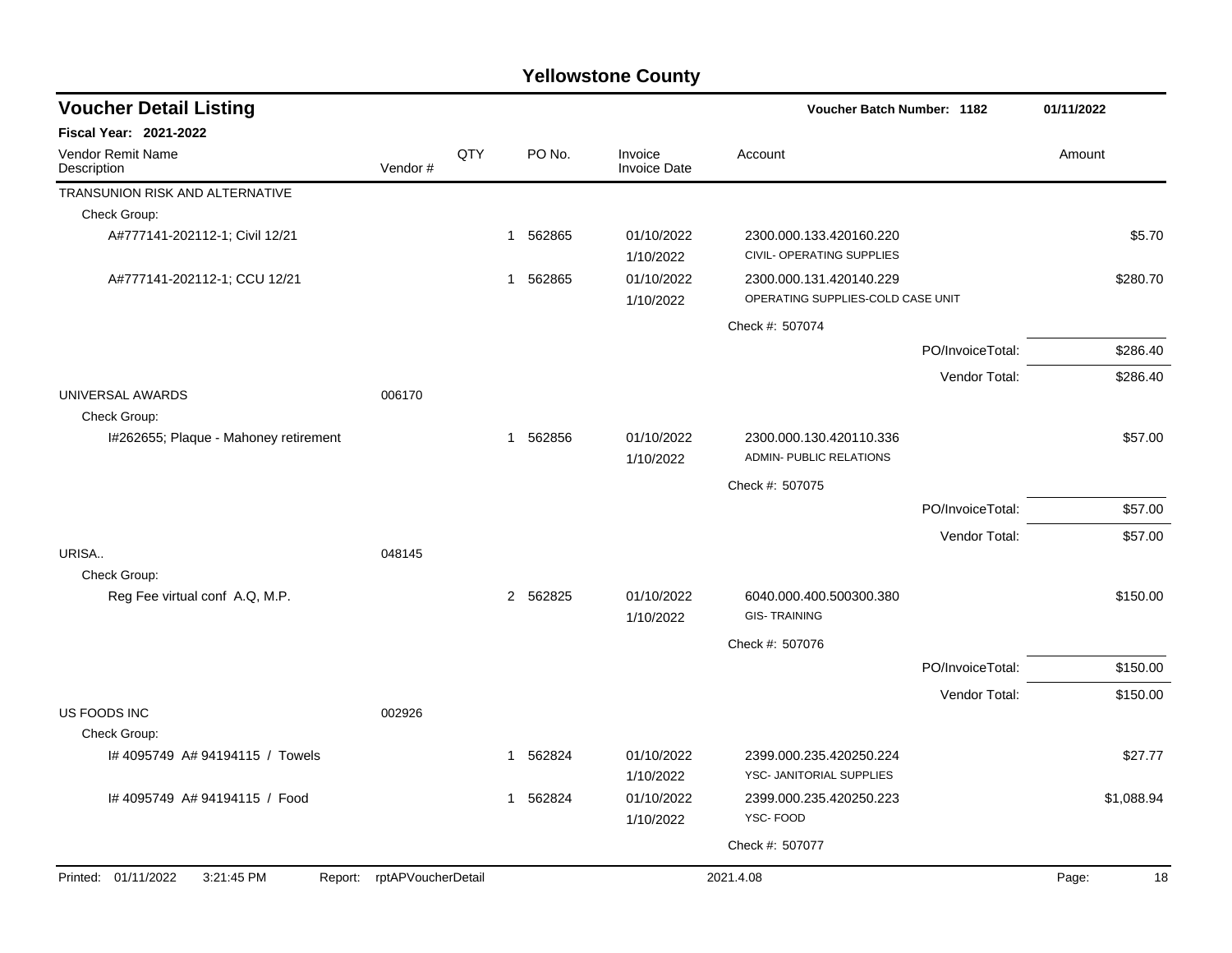| <b>Voucher Detail Listing</b>                                   |     |                        |                                | Voucher Batch Number: 1182                                 | 01/11/2022  |
|-----------------------------------------------------------------|-----|------------------------|--------------------------------|------------------------------------------------------------|-------------|
| <b>Fiscal Year: 2021-2022</b>                                   |     |                        |                                |                                                            |             |
| Vendor Remit Name<br>Vendor#<br>Description                     | QTY | PO No.                 | Invoice<br><b>Invoice Date</b> | Account                                                    | Amount      |
|                                                                 |     |                        |                                | PO/InvoiceTotal:                                           | \$1.116.71  |
|                                                                 |     |                        |                                | Vendor Total:                                              | \$1,116.71  |
| <b>VERIZON WIRELESS</b>                                         |     |                        |                                |                                                            |             |
| Check Group:                                                    |     |                        |                                |                                                            |             |
| A#742043964 I#9895798670; MDT 12/24-1/23/22                     |     | 562860<br>$\mathbf{1}$ | 01/10/2022<br>1/10/2022        | 2300.000.132.420150.368<br>PATROL- SOFTWARE/HARDWARE MAINT | \$3,071.40  |
|                                                                 |     |                        |                                | Check #: 507078                                            |             |
|                                                                 |     |                        |                                | PO/InvoiceTotal:                                           | \$3,071.40  |
|                                                                 |     |                        |                                | Vendor Total:                                              | \$3,071.40  |
| <b>WESTERN OFFICE EQUIPMENT</b><br>006450                       |     |                        |                                |                                                            |             |
| Check Group:                                                    |     |                        |                                |                                                            |             |
| I#55687 LEXMARK TONER (LTMETZGER)                               |     | 562828<br>$\mathbf{1}$ | 01/10/2022                     | 2300.000.136.420200.210                                    | \$110.00    |
|                                                                 |     |                        | 1/10/2022                      | DETENTION- OFFICE SUPPLIES                                 |             |
| 1#55691 HP M426 CLEAN AND REPAIR (COURTROOM<br>1)               |     | 1 562828               | 01/10/2022                     | 2300.000.136.420200.220                                    | \$166.00    |
|                                                                 |     |                        | 1/10/2022                      | DETENTION- OPERATING SUPPLIES                              |             |
|                                                                 |     |                        |                                | Check #: 507079                                            |             |
|                                                                 |     |                        |                                | PO/InvoiceTotal:                                           | \$276.00    |
| Check Group:                                                    |     |                        |                                |                                                            |             |
| 1#55821 MAINT CHECK PROTECTOR                                   |     | 1 562829               | 1/10/2022                      | 1000.000.113.410540.362                                    | \$85.00     |
|                                                                 |     |                        | 1/10/2022                      | TREASURER-MAINT & REPAIRS                                  |             |
|                                                                 |     |                        |                                | Check #: 507079                                            |             |
|                                                                 |     |                        |                                | PO/InvoiceTotal:                                           | \$85.00     |
|                                                                 |     |                        |                                | Vendor Total:                                              | \$361.00    |
| <b>WEX BANK</b>                                                 |     |                        |                                |                                                            |             |
| Check Group: S                                                  |     |                        |                                |                                                            |             |
| A#0481-00-856653-1;l#77160323 Admin Dec 2021                    |     | 1 562863               | 01/10/2022<br>1/10/2022        | 2300.000.130.420110.231<br>ADMIN- GAS/OIL/GREASE           | \$886.50    |
| A#0481-00-856653-1;1#77160323 Admin Nov 2021                    |     | 1 562863               | 01/10/2022                     | 2300.000.130.420110.231                                    | (\$25.89)   |
|                                                                 |     |                        | 1/10/2022                      | ADMIN- GAS/OIL/GREASE                                      |             |
| Printed: 01/11/2022<br>3:21:45 PM<br>Report: rptAPVoucherDetail |     |                        |                                | 2021.4.08                                                  | 19<br>Page: |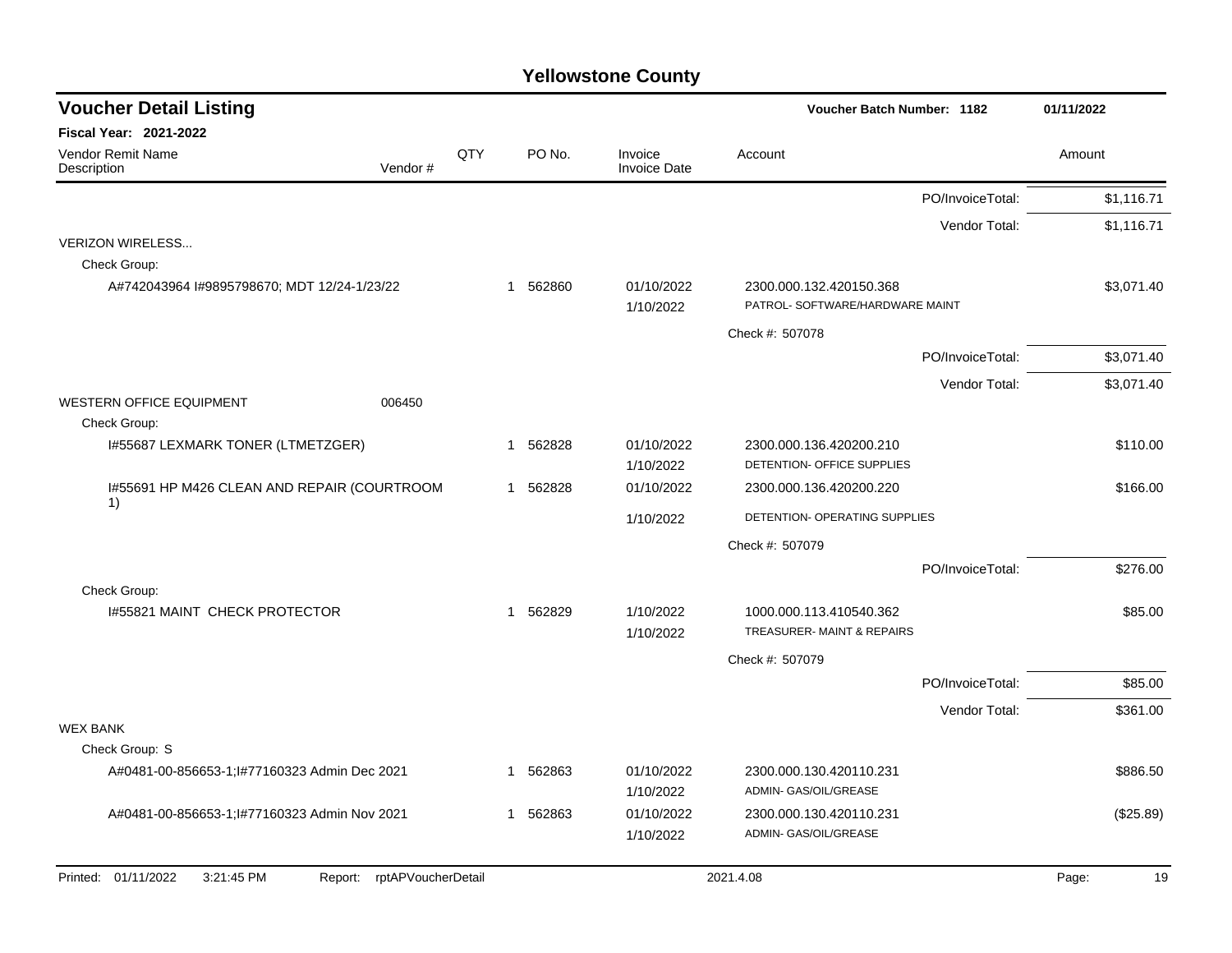| <b>Voucher Detail Listing</b>                                                            |     |                        |                                | <b>Voucher Batch Number: 1182</b>     | 01/11/2022  |
|------------------------------------------------------------------------------------------|-----|------------------------|--------------------------------|---------------------------------------|-------------|
| <b>Fiscal Year: 2021-2022</b>                                                            |     |                        |                                |                                       |             |
| Vendor Remit Name<br>Vendor#<br>Description                                              | QTY | PO No.                 | Invoice<br><b>Invoice Date</b> | Account                               | Amount      |
| A#0481-00-856653-1;l#77160323 Dets Nov 2021                                              |     | 1 562863               | 01/10/2022                     | 2300.000.131.420140.231               | \$1,164.15  |
|                                                                                          |     |                        | 1/10/2022                      | DETECTIVES- GAS/OIL/GREASE            |             |
| A#0481-00-856653-1; I#77160323 Dets Dec 2021                                             |     | 562863<br>$\mathbf{1}$ | 01/10/2022                     | 2300.000.131.420140.231               | (\$34.00)   |
|                                                                                          |     |                        | 1/10/2022                      | DETECTIVES- GAS/OIL/GREASE            |             |
| A#0481-00-856653-1; I#77160323 Patrol Dec 2021                                           |     | 562863<br>$\mathbf{1}$ | 01/10/2022                     | 2300.000.132.420150.231               | \$16,865.72 |
|                                                                                          |     |                        | 1/10/2022                      | PATROL- GAS/OIL/GREASE                |             |
| A#0481-00-856653-1; I#77160323 Patrol Dec 2021                                           |     | 562863<br>$\mathbf{1}$ | 01/10/2022                     | 2300.000.132.420150.231               | (\$492.62)  |
|                                                                                          |     |                        | 1/10/2022                      | PATROL- GAS/OIL/GREASE                |             |
| A#0481-00-856653-1; I#77160323 Civil Dec 2021                                            |     | 562863<br>$\mathbf{1}$ | 01/10/2022                     | 2300.000.133.420160.231               | \$485.53    |
|                                                                                          |     |                        | 1/10/2022                      | CIVIL- GAS/OIL/GREASE                 |             |
| A#0481-00-856653-1; I#77160323 Civil Dec 2021                                            |     | 1 562863               | 01/10/2022                     | 2300.000.133.420160.231               | (\$14.18)   |
|                                                                                          |     |                        | 1/10/2022                      | CIVIL- GAS/OIL/GREASE                 |             |
| A#0481-00-856653-1; I#77160323 Jail Dec 2021                                             |     | 562863<br>$\mathbf{1}$ | 01/10/2022                     | 2300.000.136.420200.231               | \$992.47    |
|                                                                                          |     |                        | 1/10/2022                      | DETENTION- GAS/OIL/GREASE             |             |
| A#0481-00-856653-1; I#77160323 Jail Dec 2021                                             |     | 562863<br>1            | 01/10/2022                     | 2300.000.136.420200.231               | (\$28.99)   |
|                                                                                          |     |                        | 1/10/2022                      | DETENTION- GAS/OIL/GREASE             |             |
| A#0481-00-856653-1; I#77160323 ACO Dec 2021                                              |     | 562863<br>1            | 01/10/2022                     | 2300.000.137.440600.231               | \$521.39    |
|                                                                                          |     |                        | 1/10/2022                      | ANIMAL CONTROL- GAS/OIL/GREASE        |             |
| A#0481-00-856653-1; I#77160323 ACO Dec 2021                                              |     | 562863<br>1            | 01/10/2022                     | 2300.000.137.440600.231               | (\$15.23)   |
|                                                                                          |     |                        | 1/10/2022                      | ANIMAL CONTROL- GAS/OIL/GREASE        |             |
| A#0481-00-856653-1;1#77160323 paper delivery fee                                         |     | 1 562863               | 01/10/2022                     | 2300.000.130.420110.210               | \$10.00     |
|                                                                                          |     |                        | 1/10/2022                      | ADMIN- OFFICE SUPPLIES                |             |
|                                                                                          |     |                        |                                | Check #: 507080                       |             |
|                                                                                          |     |                        |                                | PO/InvoiceTotal:                      | \$20,314.85 |
|                                                                                          |     |                        |                                | Vendor Total:                         | \$20,314.85 |
| <b>WILKERSON &amp; WILKERSON</b>                                                         |     |                        |                                |                                       |             |
| Check Group:                                                                             |     |                        |                                |                                       |             |
| Writ DV 21 0529<br>#21002485 RMRS Inc. v. Griffin Ck. #2886 Nina's<br>Daycare A101-98172 |     | 1 562870               | 01/10/2022                     | 7151.000.000.021250.000               | \$208.11    |
|                                                                                          |     |                        | 1/10/2022                      | SHERIFF WRITS & NOTICES DUE TO OTHERS |             |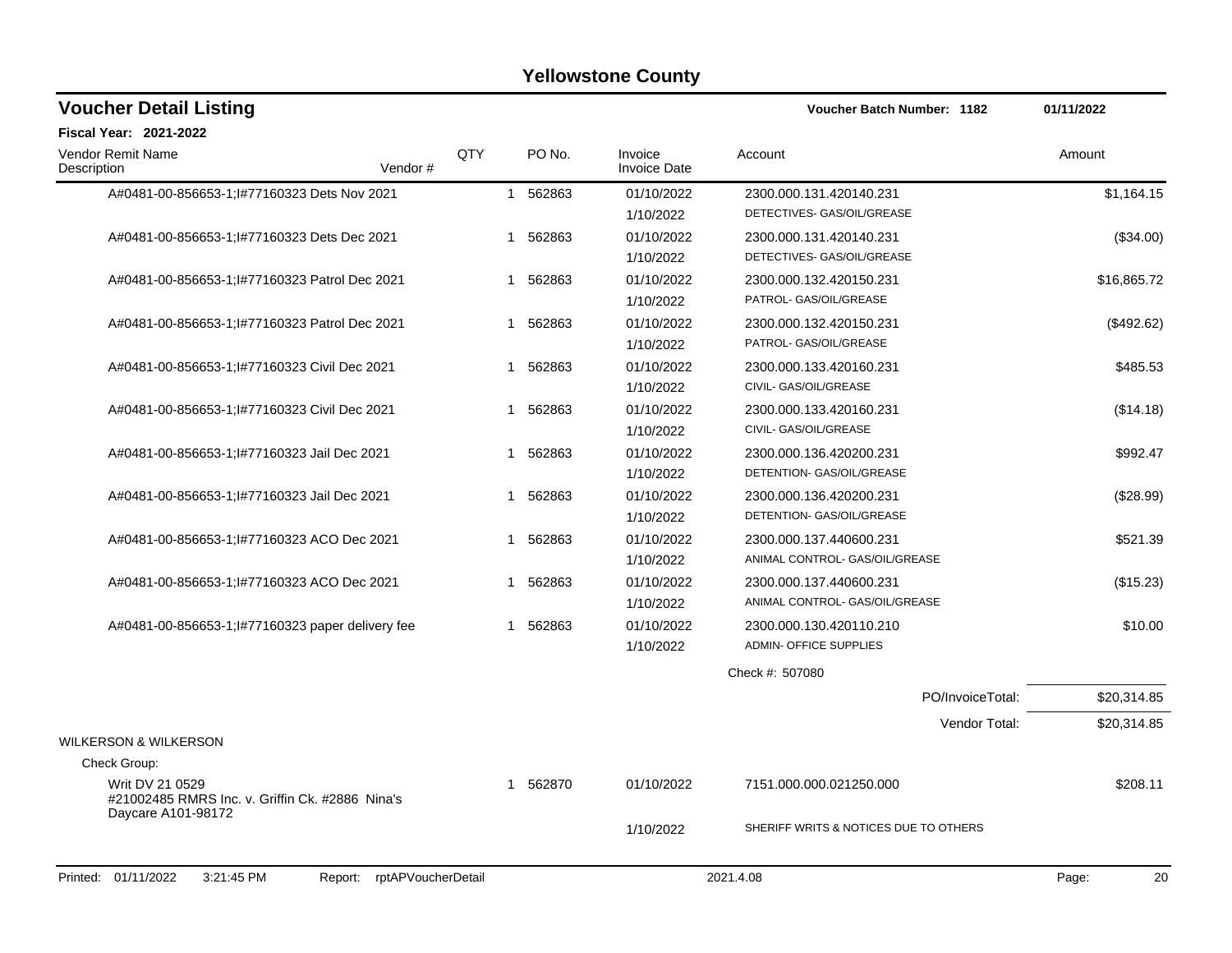| <b>Voucher Detail Listing</b>                                                            |         |     |                        | <b>Voucher Batch Number: 1182</b> |                                                               |                  | 01/11/2022 |
|------------------------------------------------------------------------------------------|---------|-----|------------------------|-----------------------------------|---------------------------------------------------------------|------------------|------------|
| <b>Fiscal Year: 2021-2022</b>                                                            |         |     |                        |                                   |                                                               |                  |            |
| <b>Vendor Remit Name</b><br>Description                                                  | Vendor# | QTY | PO No.                 | Invoice<br><b>Invoice Date</b>    | Account                                                       |                  | Amount     |
| Writ DV 21 0529<br>#21002485 RMRS Inc. v. Griffin Ck. #2893 Nina's Daycare<br>A101-98172 |         |     | 1 562870               | 01/10/2022                        | 7151.000.000.021250.000                                       |                  | \$208.11   |
|                                                                                          |         |     |                        | 1/10/2022                         | SHERIFF WRITS & NOTICES DUE TO OTHERS                         |                  |            |
|                                                                                          |         |     |                        |                                   | Check #: 507081                                               |                  |            |
|                                                                                          |         |     |                        |                                   |                                                               | PO/InvoiceTotal: | \$416.22   |
|                                                                                          |         |     |                        |                                   |                                                               | Vendor Total:    | \$416.22   |
| YELLOWSTONE COUNTY NEWS<br>Check Group:                                                  | 006690  |     |                        |                                   |                                                               |                  |            |
| 1#115288 PH WISE LN ZONING 12/31 & 1/07                                                  |         |     | 562830<br>$\mathbf{1}$ | 01/10/2022<br>1/10/2022           | 1000.000.199.411800.337<br>MISC- PUBLICITY/ADVERTISING        |                  | \$62.50    |
| I#115316 FLOOD PLAIN FLEMING 1/7                                                         |         |     | 1 562830               | 01/10/2022                        | 2110.000.401.430200.337                                       |                  | \$13.00    |
|                                                                                          |         |     |                        | 1/10/2022                         | ROAD- PUBLICITY/ADVERTISING                                   |                  |            |
|                                                                                          |         |     |                        |                                   | Check #: 507082                                               |                  |            |
|                                                                                          |         |     |                        |                                   |                                                               | PO/InvoiceTotal: | \$75.50    |
|                                                                                          |         |     |                        |                                   |                                                               | Vendor Total:    | \$75.50    |
| YELLOWSTONE VALLEY ELECTRIC                                                              | 006770  |     |                        |                                   |                                                               |                  |            |
| Check Group:                                                                             |         |     |                        |                                   |                                                               |                  |            |
| A#17389010; POMPEYS TOWER 12/31/21                                                       |         |     | 1 562845               | 01/10/2022<br>1/10/2022           | 1000.000.124.420600.340<br><b>DES-UTILITIES</b>               |                  | \$204.20   |
|                                                                                          |         |     | 562845                 |                                   |                                                               |                  | \$95.36    |
| A#17389010; SKYVIEW TOWER 12/31/21                                                       |         |     | 1                      | 01/10/2022<br>1/10/2022           | 1000.000.124.420600.340<br><b>DES-UTILITIES</b>               |                  |            |
|                                                                                          |         |     |                        |                                   | Check #: 507083                                               |                  |            |
|                                                                                          |         |     |                        |                                   |                                                               | PO/InvoiceTotal: | \$299.56   |
| Check Group:                                                                             |         |     |                        |                                   |                                                               |                  |            |
| A#17389004; Shepherd Acton Rd 11/15 - 12/15/21                                           |         |     | 562857<br>$\mathbf{1}$ | 1/10/2022<br>1/10/2022            | 2300.000.132.420155.340<br><b>TRAINING FACILITY-UTILITIES</b> |                  | \$499.85   |
|                                                                                          |         |     |                        |                                   | Check #: 507083                                               |                  |            |
|                                                                                          |         |     |                        |                                   |                                                               | PO/InvoiceTotal: | \$499.85   |
| Check Group:                                                                             |         |     |                        |                                   |                                                               |                  |            |
|                                                                                          |         |     |                        |                                   |                                                               |                  |            |